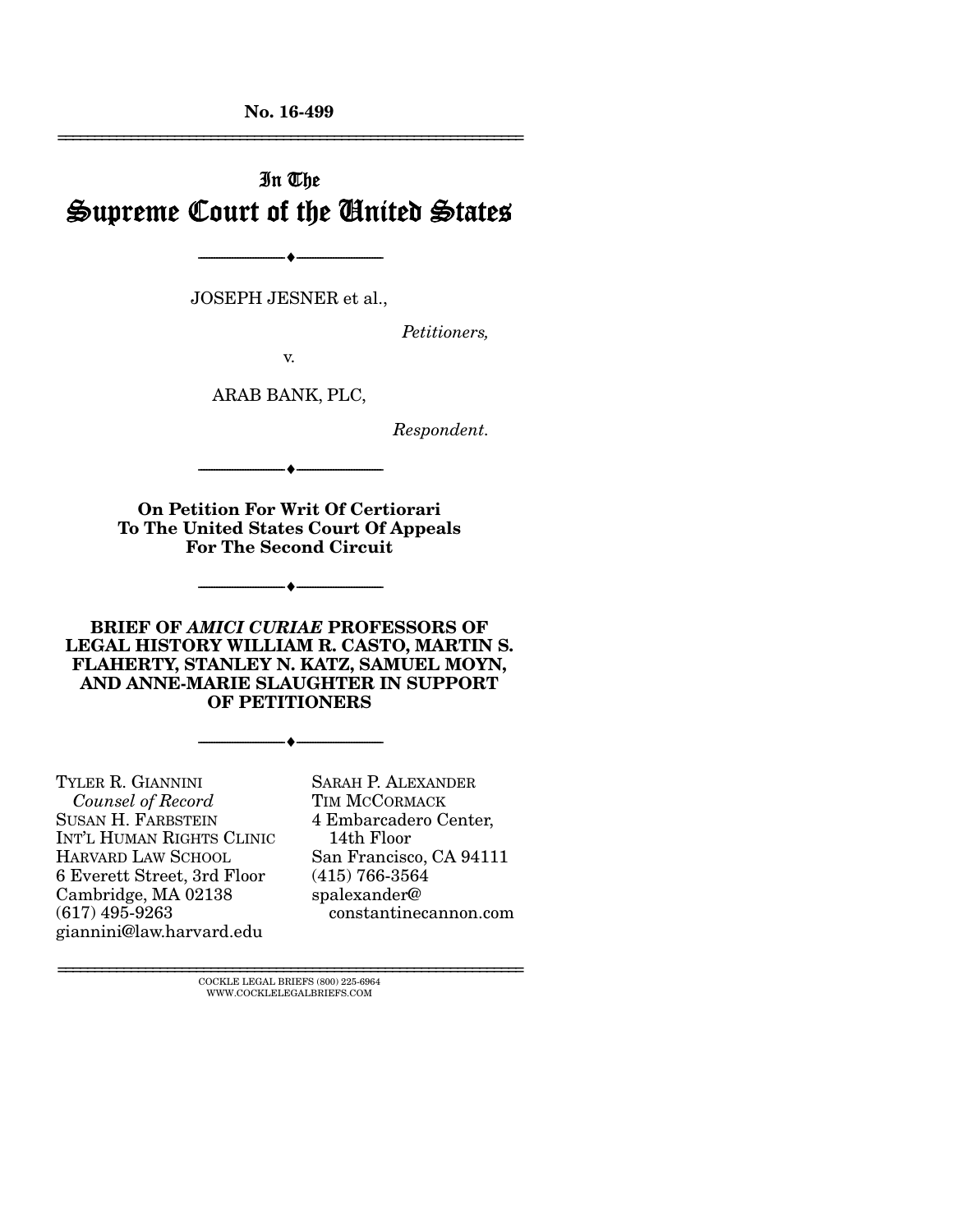# TABLE OF CONTENTS

# Page

|     |                                                                                                                      | INTEREST OF THE AMICI CURIAE                                                                                                                                      | 1              |
|-----|----------------------------------------------------------------------------------------------------------------------|-------------------------------------------------------------------------------------------------------------------------------------------------------------------|----------------|
|     |                                                                                                                      | SUMMARY OF ARGUMENT                                                                                                                                               | $\overline{2}$ |
|     |                                                                                                                      |                                                                                                                                                                   | 4              |
| Ι.  | THE FIRST CONGRESS PASSED THE<br>ALIEN TORT STATUTE TO ENSURE A<br>FEDERAL REMEDY FOR LAW OF NA-<br>TIONS VIOLATIONS |                                                                                                                                                                   | 4              |
|     |                                                                                                                      | A. The Text of the Alien Tort Statute<br>Does Not Exempt Any Class of De-                                                                                         | 4              |
|     | $\rm B$ .                                                                                                            | The Alien Tort Statute Vests Federal<br>Courts with Jurisdiction to Provide a<br>Meaningful Remedy for Law of Na-                                                 | 5              |
|     | $\mathbf C$                                                                                                          | The Founders Intended the Alien Tort<br>Statute to Draw on Common Law<br>Principles to Give the Statute Practi-                                                   | 7              |
| II. |                                                                                                                      | <b>JURIDICAL ENTITIES WERE NOT EX-</b><br>EMPT FROM LIABILITY FOR THEIR<br>AGENTS' TORTS IN VIOLATION OF<br>THE LAW OF NATIONS, AS ALLO-<br>CATED BY DOMESTIC LAW | 10             |
|     |                                                                                                                      | A. Early English Corporations, Including<br>the British East India Company, Were<br>Held Liable for the Torts of Corporate                                        | 11             |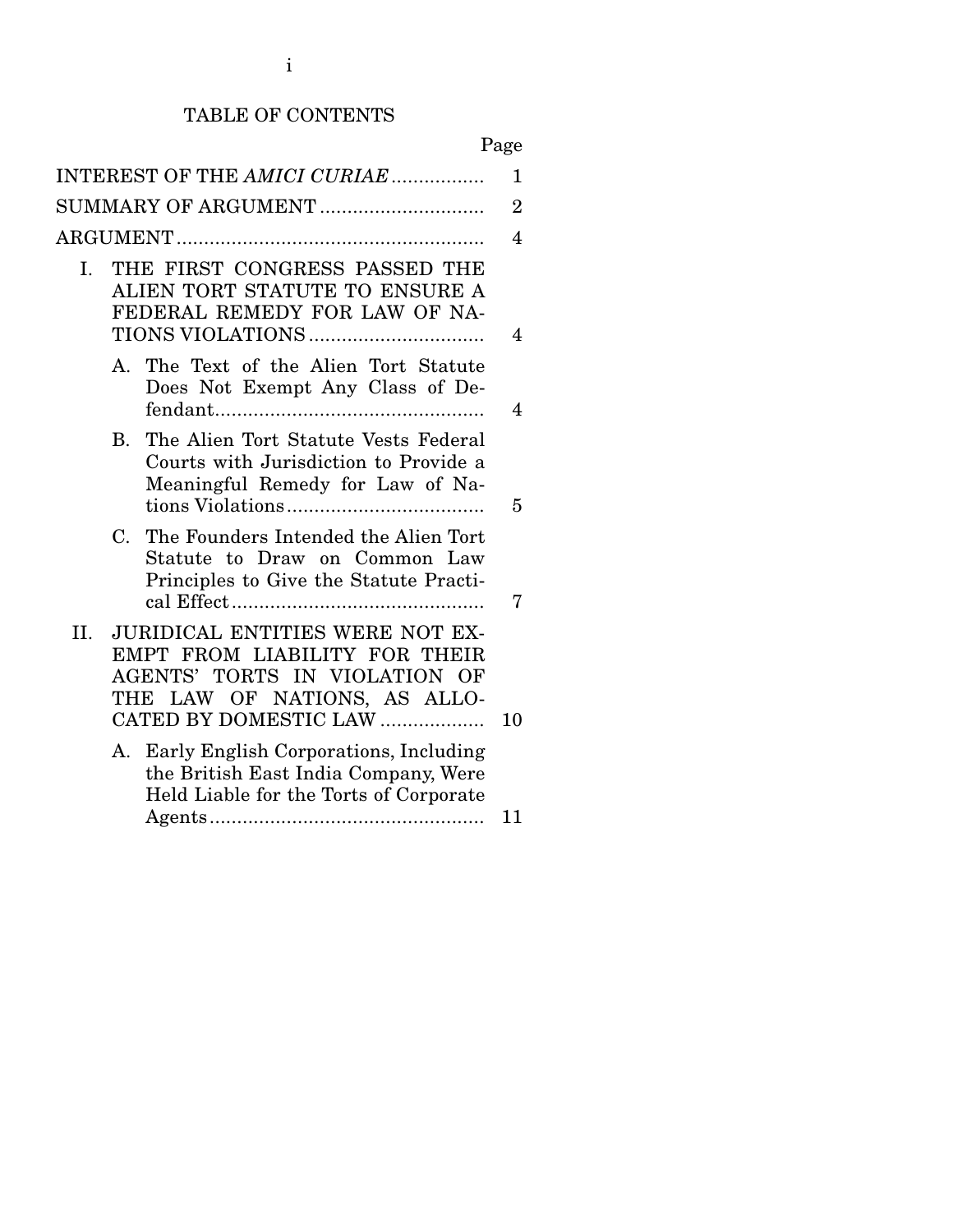## TABLE OF CONTENTS – Continued

Page

|   | B. Courts Allocated Losses to Ships as<br>Juridical Entities for Law of Nations                                                                                | 16 |
|---|----------------------------------------------------------------------------------------------------------------------------------------------------------------|----|
| Ш | AS THE MODERN CORPORATION<br>EMERGED, COURTS USED THE SAME<br>DOMESTIC COMMON LAW PRINCI-<br>PLES TO ALLOCATE LOSSES AGAINST<br>CORPORATIONS FOR THEIR AGENTS' |    |
|   |                                                                                                                                                                | 19 |
|   | A. As Private Business Corporations<br>Emerged in America, Courts Allocated<br>Losses to Corporations for Actions of                                           | 20 |
|   | B. Corporate Liability Is Not a Norm of<br>Conduct but a Method of Allocating<br>Losses to Corporate Principals for                                            | 22 |
|   |                                                                                                                                                                | 24 |

APPENDIX

APPENDIX A – LIST OF *AMICI CURIAE* ........ App. 1 APPENDIX B – DELIBERATIONS OF BRIT-ISH EAST INDIA COMPANY COMMITTEE OF CORRESPONDENCE (N.D. CA. 1776) ..... App. 2

ii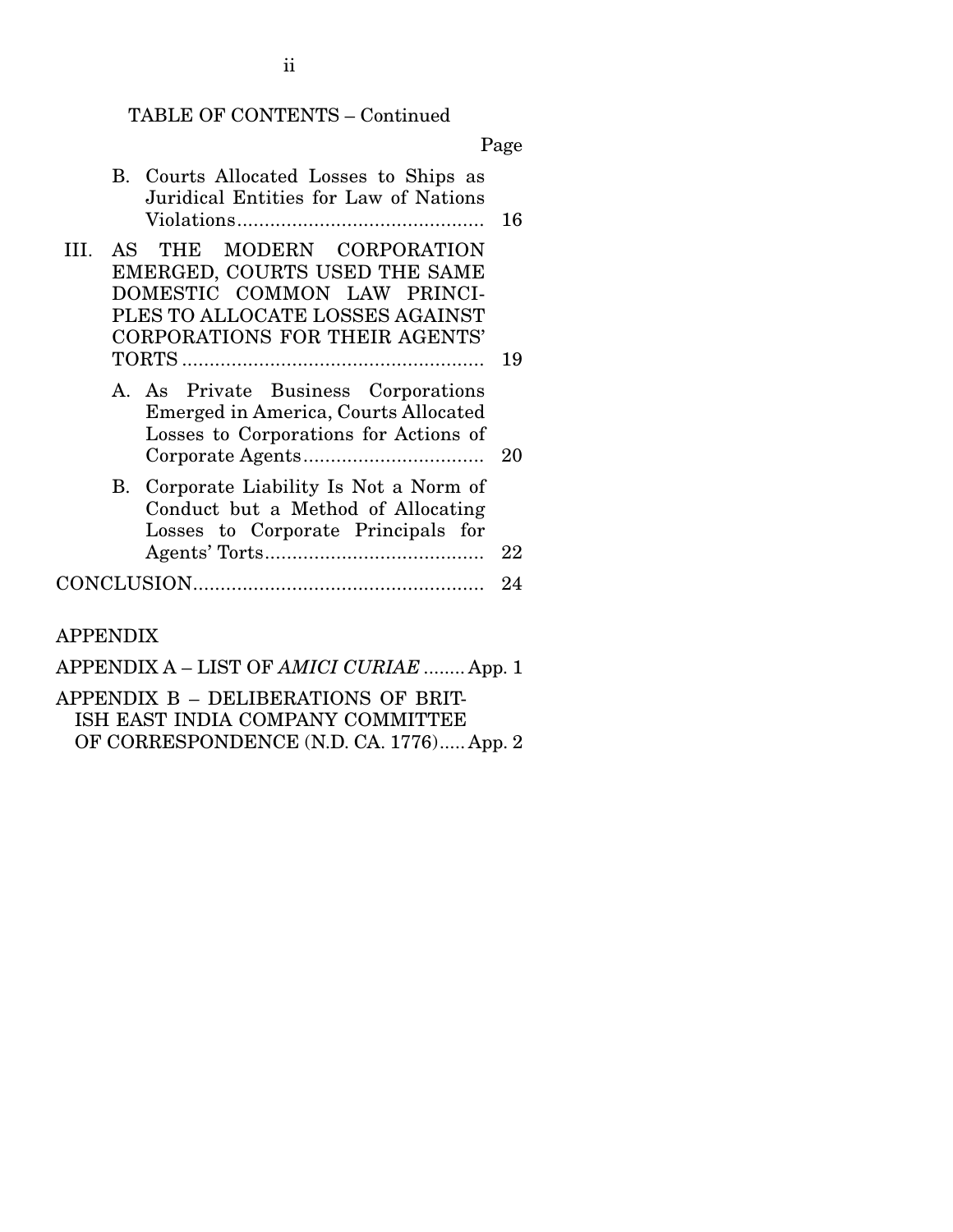iii

#### TABLE OF CONTENTS – Continued

Page

APPENDIX C – UPON DEBATE OF THE WHOLE BUSINESS TOUCHING THE BILL OF THE SONS OF GREENHILL AGAINST THE COMPANYE & SIR THOMAS CHAM-BER, ATT A COMITTEE FOR LAW SUITES 23 JUNE 1668 .................................................. App. 4 APPENDIX D – PAPERS OF HARRY VERELST, EAST INDIA COMPANY SERV-

ANT, BENGAL; GOVERNOR OF BENGAL 1767-69 ............................................................. App. 6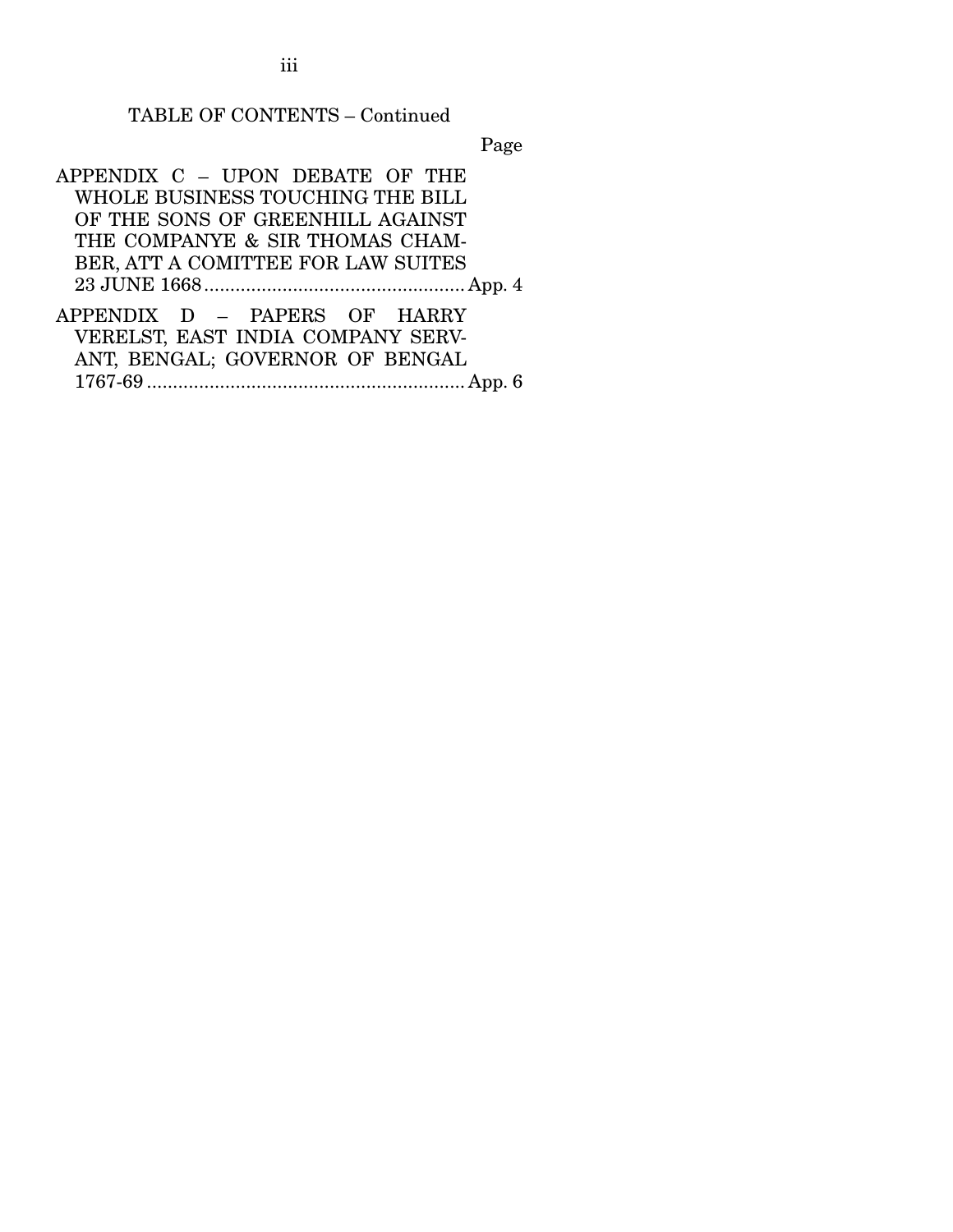# TABLE OF AUTHORITIES

# Page

# CASES

| Adams v. Wiscasset Bank, 1 Me. 361 (1821) 22                                                          |
|-------------------------------------------------------------------------------------------------------|
| Bank of Columbia v. Patterson's Adm'r, 11 U.S.                                                        |
| Bolchos v. Darrel, 3 F. Cas. 810 (D. S.C. 1795)10                                                     |
| Booth v. L'Esperanza, 3 F. Cas. 885 (D. S.C. 1798) 9, 10                                              |
| Chestnut Hill & Springhouse Tpk. Co. v. Rutter,<br>4 Serg. & Rawle 6 (1818) 22, 23, 24                |
| <i>Cojamaul v. Verelst</i> , $(1774)$ 2 Eng. Rep. 276 (H.L.);                                         |
|                                                                                                       |
| Eachus v. Trs. of the Ill. & Mich. Canal, 17 Ill. 534                                                 |
| Ekins v. The East India Company, (1718) 1 Eng.<br>Rep. 1011 (H.L.); 2 Bro. P.C. 382; 1 P. Wms. 395 13 |
| Henfield's Case, 11 F. Cas. 1099 (C.C.D. Pa. 1793)  7                                                 |
| <i>Horn v. Ivy</i> , (1669) 86 Eng. Rep. 33 (K.B.); 1                                                 |
| Hotchkis v. Royal Bank of Scotland, (1797) 2<br>Eng. Rep. 1202 (H.L.); 6 Bro. P.C. 465 11             |
| Kiobel v. Royal Dutch Petroleum Co., 569 U.S.                                                         |
| Moodalay v. The East India Company, (1785) 28<br>Eng. Rep. 1245 (Ch.); 1 Bro. C.C. 469  11            |
| Moore v. Fitchburg R.R. Corp., 70 Mass. (4 Gray)                                                      |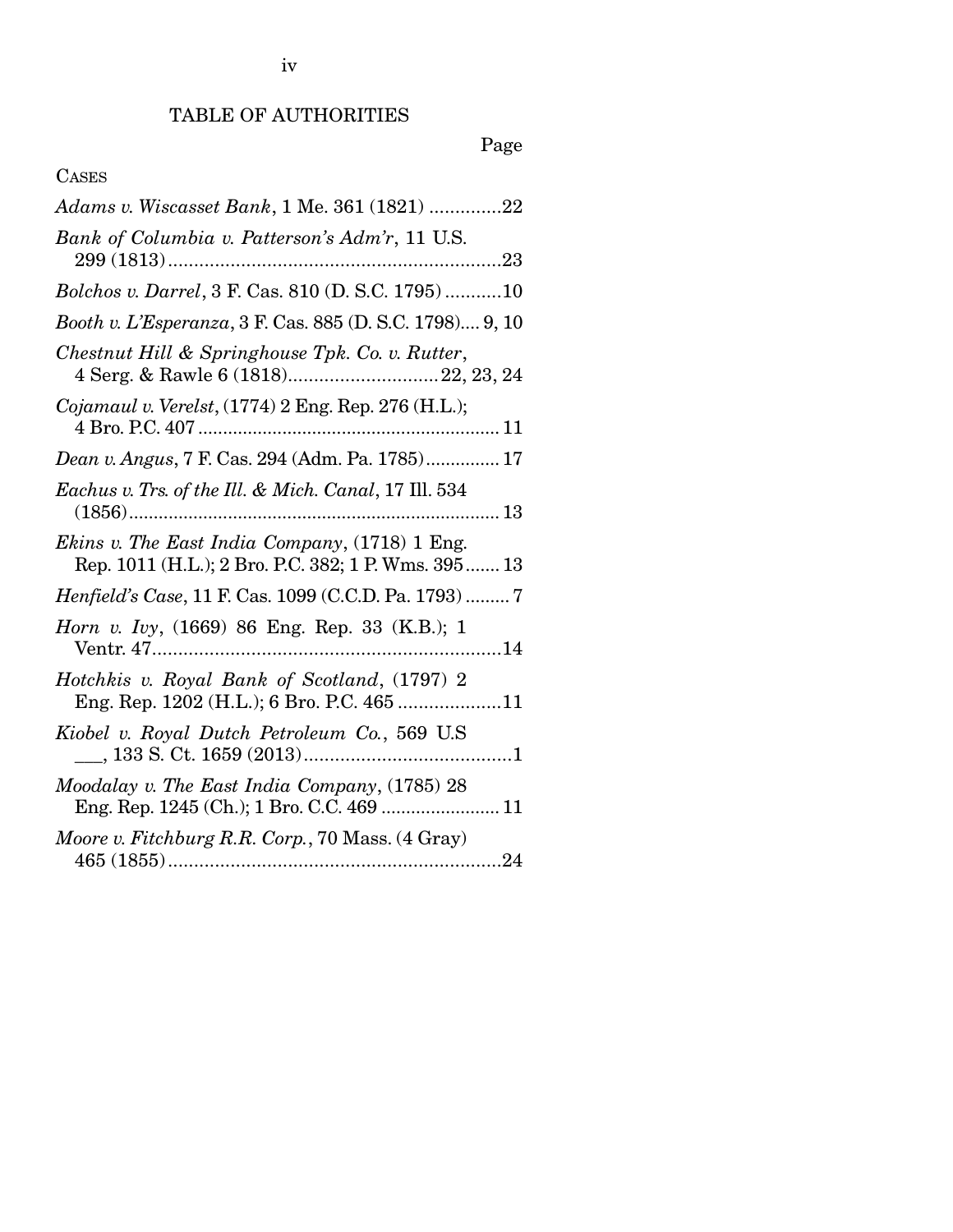# TABLE OF AUTHORITIES – Continued

| Page                                                                                           |
|------------------------------------------------------------------------------------------------|
| Rafael v. Verelst, (1775) 96 Eng. Rep. 579 (K.B.); 2                                           |
| <i>Rafael v. Verelst,</i> (1776) 96 Eng. Rep. 621 (K.B.); 2                                    |
| Riddle v. Proprietors of Merrimack River Locks<br>& Canals, 7 Mass. (7 Tyng) 169 (1810) 22     |
| Shelling v. Farmer, (1725) 93 Eng. Rep. 756 (K.B.);                                            |
| Smith v. Bank of Washington, 5 Serg. & Rawle                                                   |
| Sosa v. Alvarez-Machain, 542 U.S. 692 (2004)  passim                                           |
| Talbot v. Commanders & Owners of Three Brigs,<br>1 U.S. (1 Dall.) 95 (High Ct. Err. & App. Pa. |
| Talbot v. Jansen, 3 U.S. (3 Dall.) 133 (1795) 18                                               |
| Tel-Oren v. Libyan Arab Republic, 726 F.2d 774                                                 |
|                                                                                                |
| The Case of Thomas Skinner, Merchant v. The                                                    |
| The Little Charles, 26 F. Cas. 979 (C.C.D. Va.                                                 |
| The Lively, 15 F. Cas. 631 (C.C.D. Mass. 1812)16                                               |
| The Malek Adhel, 43 U.S. (2 How.) 210 (1844)16, 17                                             |
| The Mariana Flora, 24 U.S. (11 Wheat.) 1 (1826) 16                                             |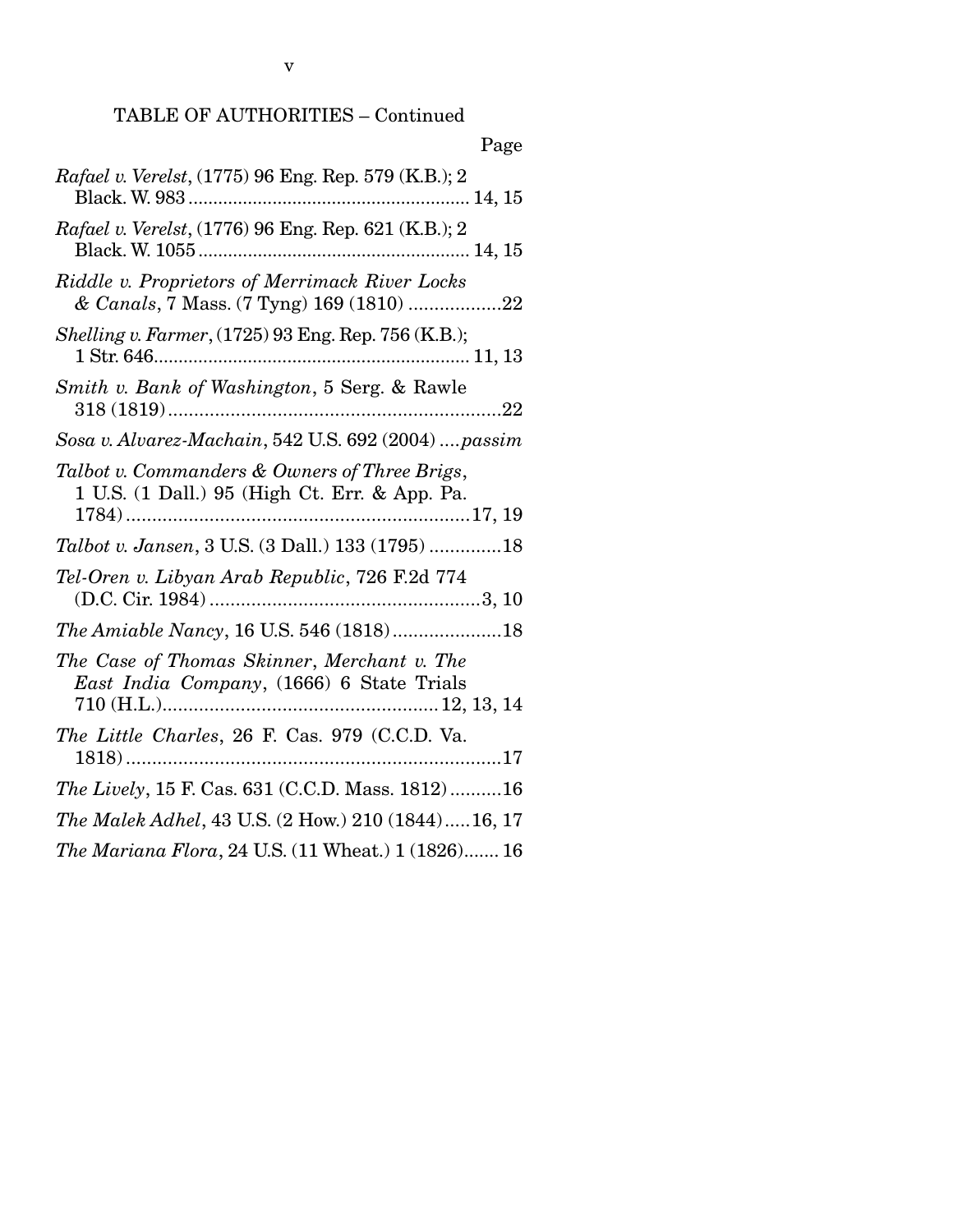# TABLE OF AUTHORITIES – Continued

| Page                                                        |  |
|-------------------------------------------------------------|--|
| <i>The Mary Ford</i> , 3 U.S. (3 Dall.) 188 (1796)9, 16, 18 |  |
| The Palmyra, 25 U.S. (12 Wheat.) 1 (1827)17, 18             |  |
| <i>The Resolution</i> , 2 U.S. (2 Dall.) 1 (Fed. App. Pa.   |  |
| <i>The Vrouw Judith</i> , (1799) 165 Eng. Rep. 130; 1.      |  |
| Townsend v. Susquehanna Tpk. Rd. Co., 6 Johns.              |  |
| <i>Ware v. Hylton, 3 U.S. (3 Dall.) 199 (1796)</i> 8        |  |
| Warren Mfg. Co. v. Etna Ins. Co., 29 F. Cas. 294            |  |
| Wilson v. Rockland Mfg. Co., 2 Del. 67 (Del. Su-            |  |
| Wych v. Meal, (1734) 24 Eng. Rep. 1078 (Ch.); 3             |  |

#### **STATUTES**

| An Act to Establish the Judicial Courts of the<br>United States, ch. 20, § 9, 1 Stat. 73 (1789)  2, 4, 5 |
|----------------------------------------------------------------------------------------------------------|

RULES AND REGULATIONS

Sup. Ct. R. 37 ................................................................ 1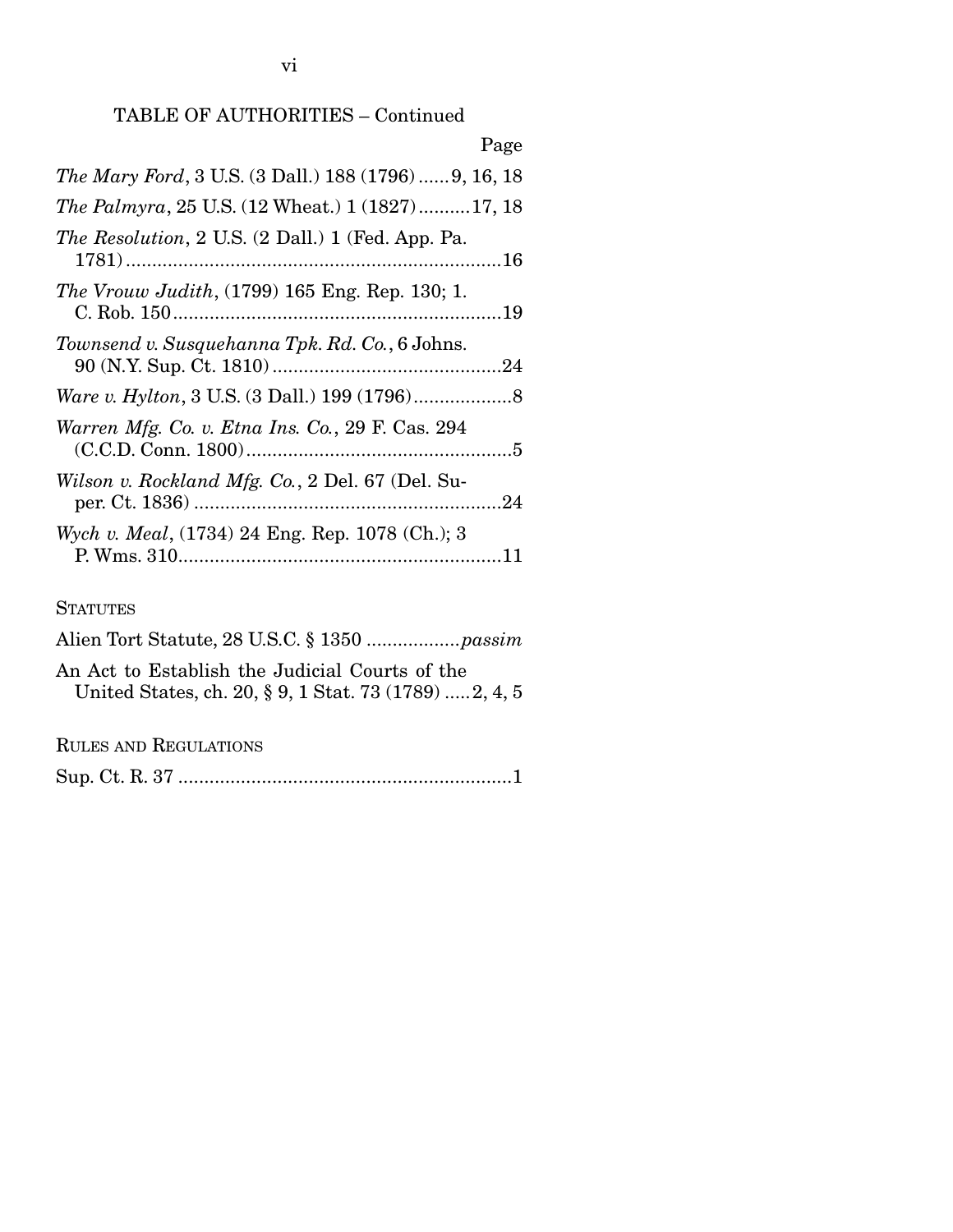## TABLE OF AUTHORITIES – Continued

Page

# OTHER AUTHORITIES

| Joseph K. Angell & Samuel Ames, Treatise on<br>the Law of Private Corporations Aggregate                                                                |     |
|---------------------------------------------------------------------------------------------------------------------------------------------------------|-----|
| Matthew Bacon, 3 New Abridgment of the Law                                                                                                              | 9   |
| Simeon Eben Baldwin, <i>History of the Law of Pri-</i><br>vate Corporations in the Colonies and States,<br>in 3 Select Essays in Anglo-American Legal   | .20 |
| William Blackstone, 1 Commentaries on the<br>Laws of England [1753] (G. Sharswood ed.,                                                                  |     |
| William Blackstone, 4 Commentaries on the<br>Laws of England (G. Sharswood ed., 1886)8                                                                  |     |
| Anne-Marie Burley [Slaughter], The Alien Tort<br>Statute and the Judiciary Act of 1789: A<br><i>Badge of Honor</i> , 83 Am. J. Int'l L. 461 (1989) 5, 7 |     |
| William R. Casto, The Federal Courts' Protective<br>Jurisdiction over Torts Committed in Viola-<br>tions of the Law of Nations, 18 Conn. L. Rev.        | 6   |
| Thomas M. Cooley, A Treatise on the Law of<br>Torts, or the Wrongs which Arise (John Lewis                                                              |     |
| Patrick Devlin, Jury Trial of Complex Cases:<br>English Practice at the Time of the Seventh<br>Amendment, 80 Colum. L. Rev. 43 (1980)11                 |     |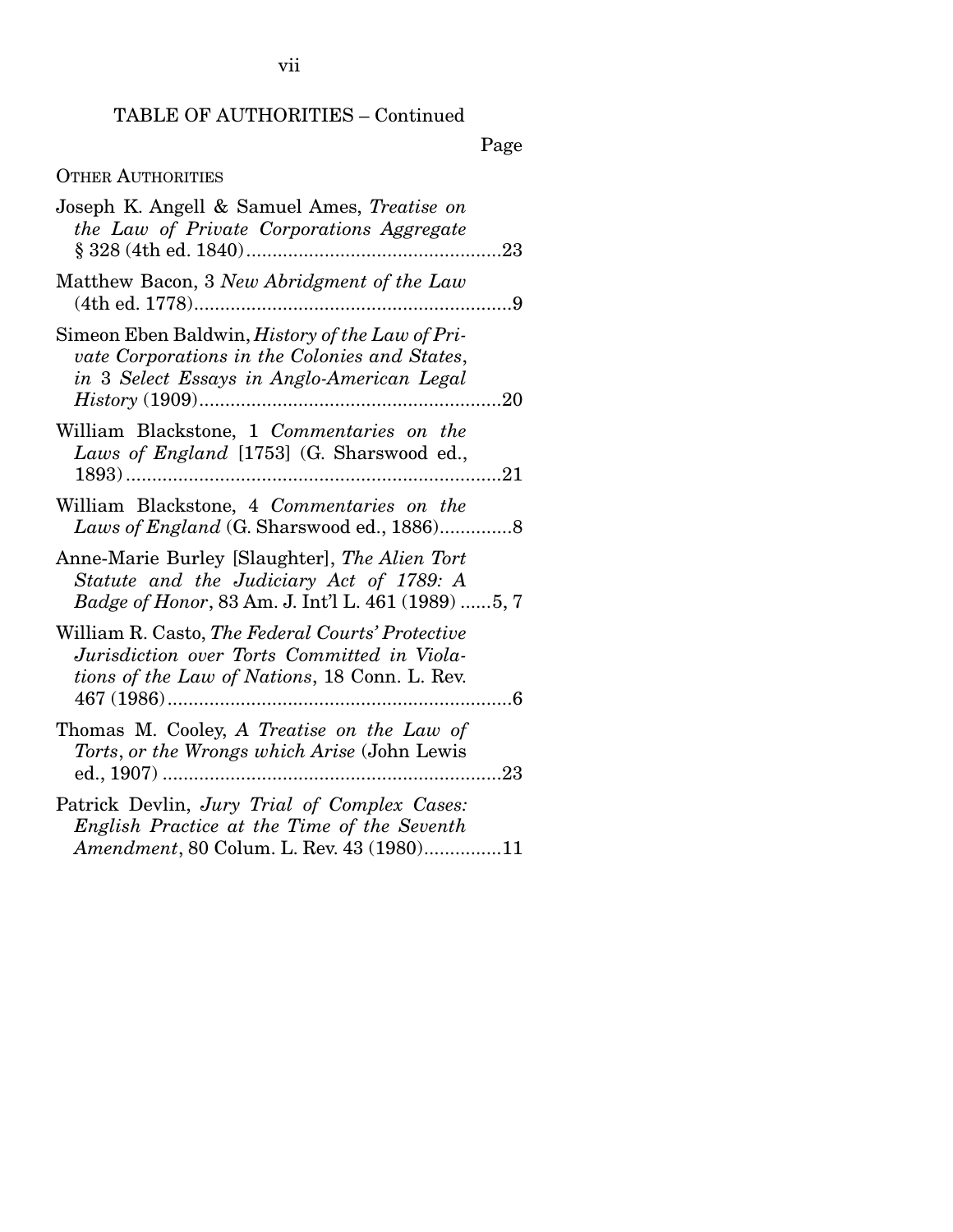viii

# TABLE OF AUTHORITIES – Continued

|                                                                                                 | Page |
|-------------------------------------------------------------------------------------------------|------|
| Federalist No. 42 (James Madison) (C. Rossiter                                                  |      |
| James Grant, A Practical Treatise on the Law of                                                 |      |
| Gerard Carl Henderson, The Position of Foreign<br>Corporations in American Constitutional Law   |      |
| Francis Hilliard, 2 The Law of Torts or Private                                                 |      |
| Morton J. Horwitz, The Transformation of Amer-                                                  |      |
| 13 Journals of the Continental Congress, 1774-                                                  |      |
| 27 Journals of the Continental Congress 1774-                                                   |      |
| W. Page Keeton et al., Prosser & Keeton on Torts                                                |      |
| James Kent, 1 Commentaries on American Law                                                      |      |
| Stewart Kyd, 1 A Treatise on the Law of Corpo-                                                  |      |
| Andre Nollkaemper, Internationally Wrongful<br>Acts in Domestic Courts, 101 Am. J. Int'l L. 760 |      |
|                                                                                                 |      |
|                                                                                                 |      |
|                                                                                                 |      |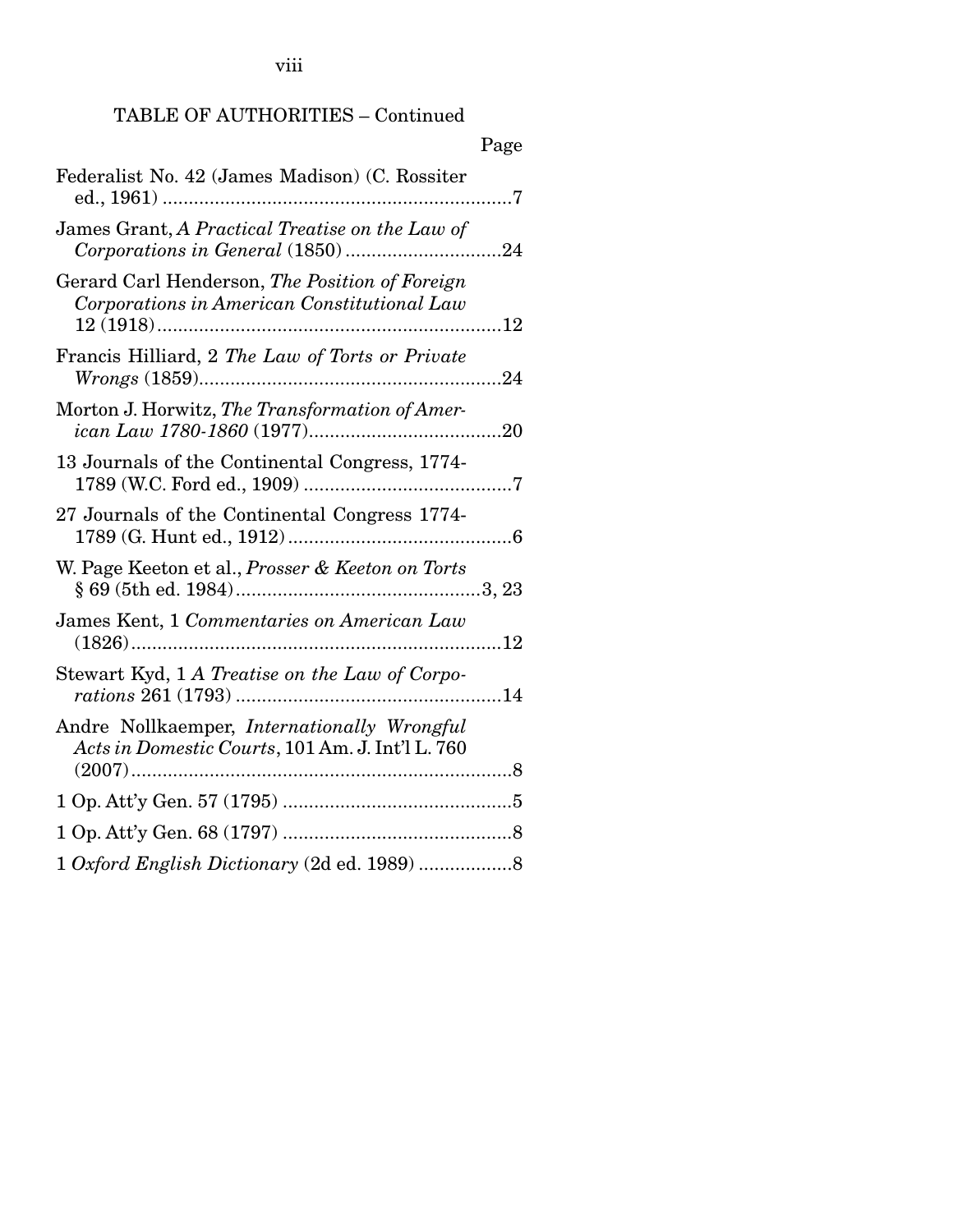ix

# TABLE OF AUTHORITIES – Continued

| Page                                                                                          |  |
|-----------------------------------------------------------------------------------------------|--|
| Pet. of Royal Bank of Scotland (July 18, 1728)11                                              |  |
| Gary T. Schwartz, The Character of Early Amer-<br>ican Tort Law, 36 UCLA L. Rev. 641          |  |
|                                                                                               |  |
| Young B. Smith, <i>Frolic and Detour IV</i> , 23 Colum.                                       |  |
| 3 The Debates in the Several State Conventions<br>on the Adoption of the Federal Constitution |  |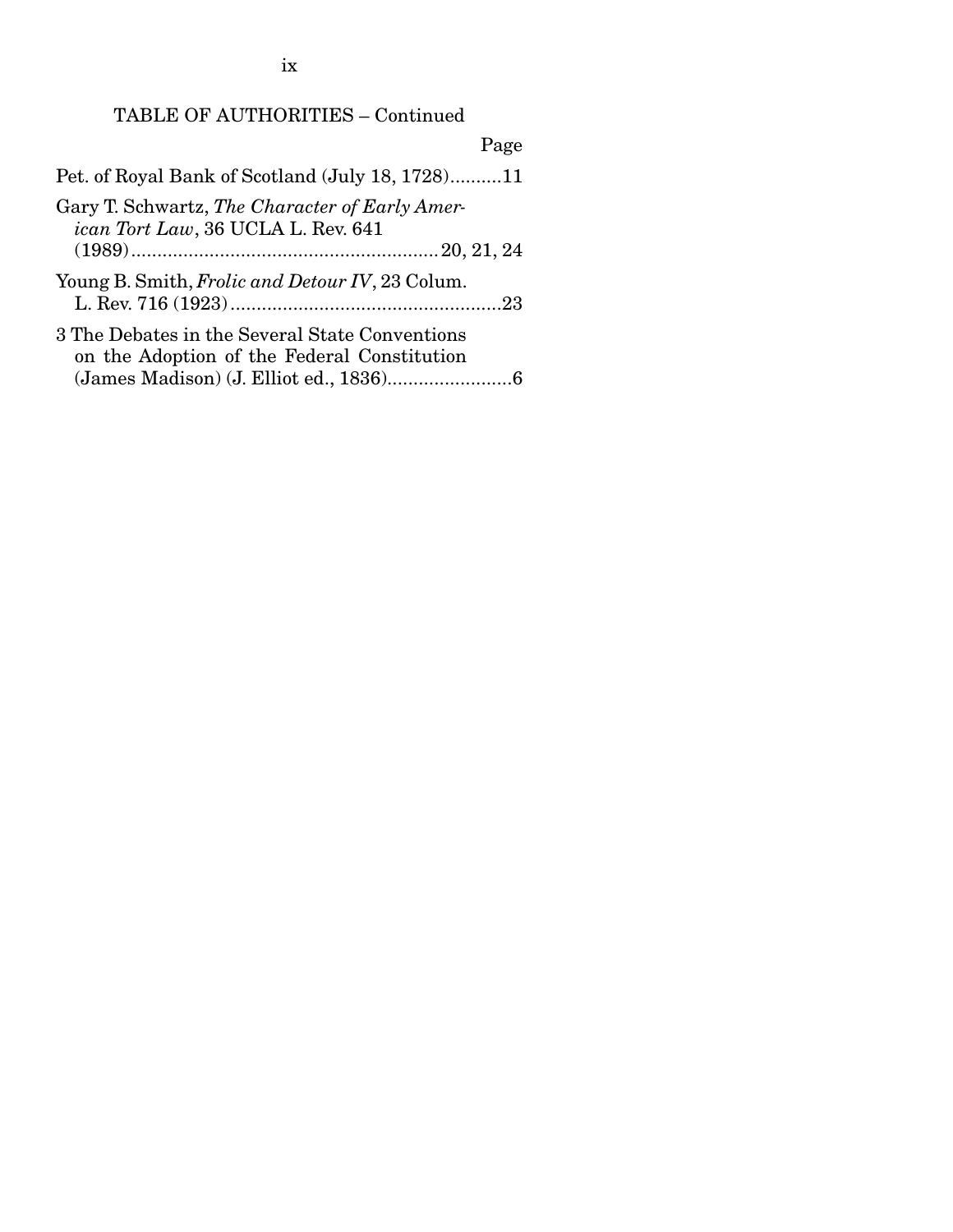#### INTEREST OF THE *AMICI CURIAE*

 *Amici curiae* respectfully submit this brief pursuant to Supreme Court Rule 37 in support of Petitioners.1 *Amici* (listed in Appendix A) are professors of legal history who have an interest in the proper understanding and interpretation of the Alien Tort Statute ("ATS"), 28 U.S.C. § 1350, and of this Court's decisions in *Kiobel v. Royal Dutch Petroleum Co.*, 569 U.S \_\_\_, 133 S. Ct. 1659 (2013), and *Sosa v. Alvarez-Machain*, 542 U.S. 692 (2004). Among the *amici* are individuals who filed an *amicus curiae* brief in *Sosa*, 2 the position of which this Court adopted in Part III of its opinion. *See* 542 U.S. at 713-14. Several of the *amici* also filed two *amici curiae* briefs in *Kiobel* concerning the historical context of the ATS.3

 Despite this Court's decision in *Kiobel*, the Second Circuit has refused to find corporations liable under the ATS. *Amici* respectfully urge this Court to resolve this important issue and bring the Second Circuit in

<sup>&</sup>lt;sup>1</sup> Counsel of record of all parties received notice at least ten days prior to the due date of *amici*'s intention to file this brief. The parties have consented to the filing. No counsel for a party authored this brief in whole or in part, and no such counsel or party made a monetary contribution intended to fund the preparation or submission of this brief. No persons other than the *amici* or their counsel made a monetary contribution to this brief 's preparation or submission.

<sup>2</sup> The *amici* who joined the *Sosa* brief are William R. Casto and Anne-Marie Slaughter.

<sup>3</sup> The *amici* who joined *Kiobel* briefs are William R. Casto, Martin S. Flaherty, Stanley N. Katz, Michael Lobban, and Anne-Marie Slaughter.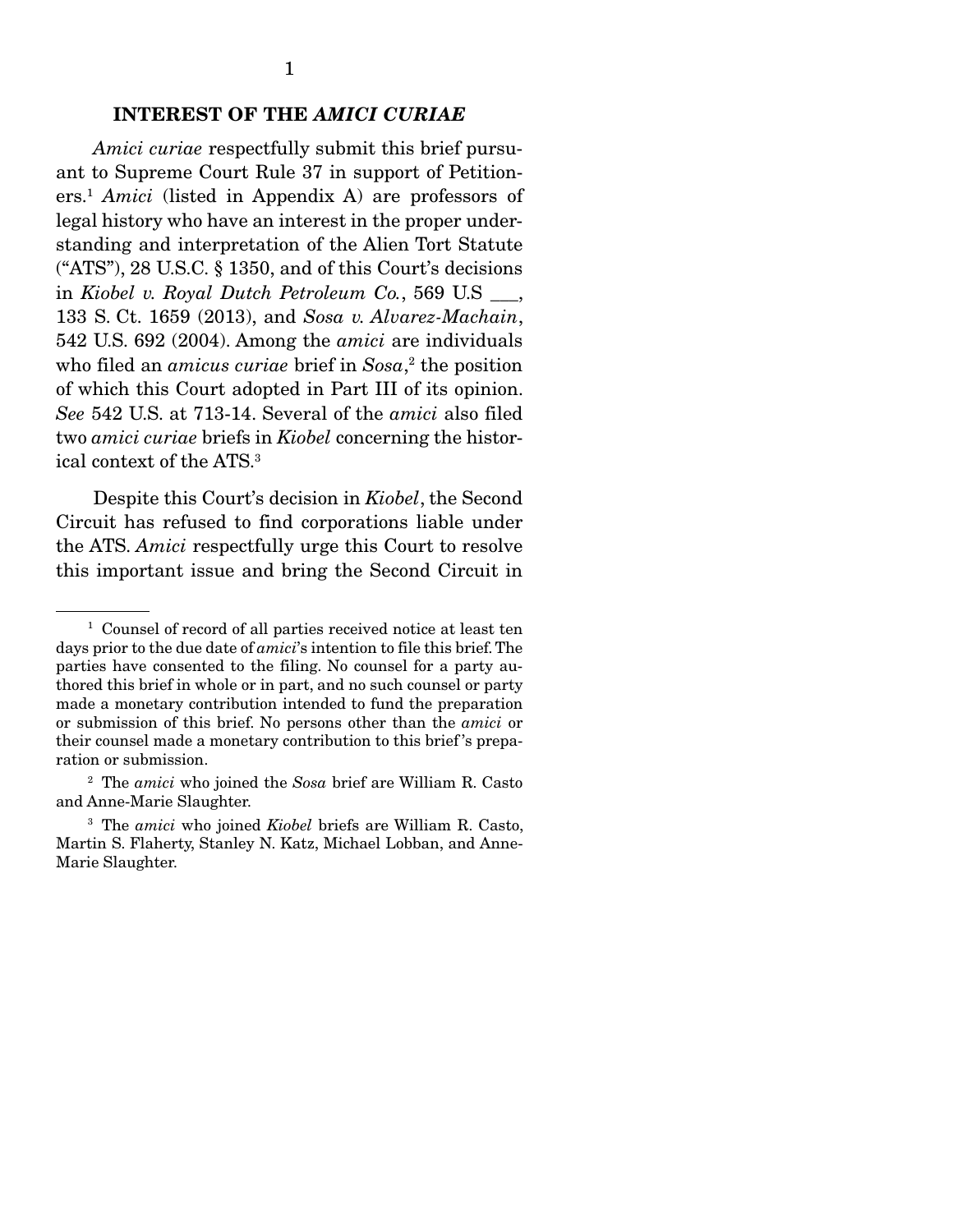line with its sister courts in recognizing that corporate liability under the ATS is consistent with the text, history, and purpose of the statute.

--------------------------------- ---------------------------------

#### SUMMARY OF ARGUMENT

 In *Sosa v. Alvarez-Machain*, this Court recognized that the First Congress intended the Alien Tort Statute ("ATS"), 28 U.S.C. § 1350, to provide jurisdiction over "private causes of action for certain torts in violation of the law of nations." 542 U.S. 692, 724 (2004).4 The First Congress understood that it would be the common law of the time that would give "practical effect" to this jurisdictional grant. *Id.* at 719-20.

 The Second Circuit's decision to read a corporate exemption into the ATS is both inconsistent with the statute's plain text and contrary to congressional intent. The text creates a broad civil remedy ("all causes") for aliens and excludes no class of defendant from suit. The Founders established this federal forum to discharge the nation's duty to provide a remedy for aliens and to avoid state courts hostile to foreigners.

 To give effect to this broad remedial purpose, the First Congress intended that federal courts would first draw the norms governing prohibited conduct from the

<sup>4</sup> This brief is concerned with the original text of the ATS. An Act to Establish the Judicial Courts of the United States, ch. 20, § 9, 1 Stat. 73, 77 (1789).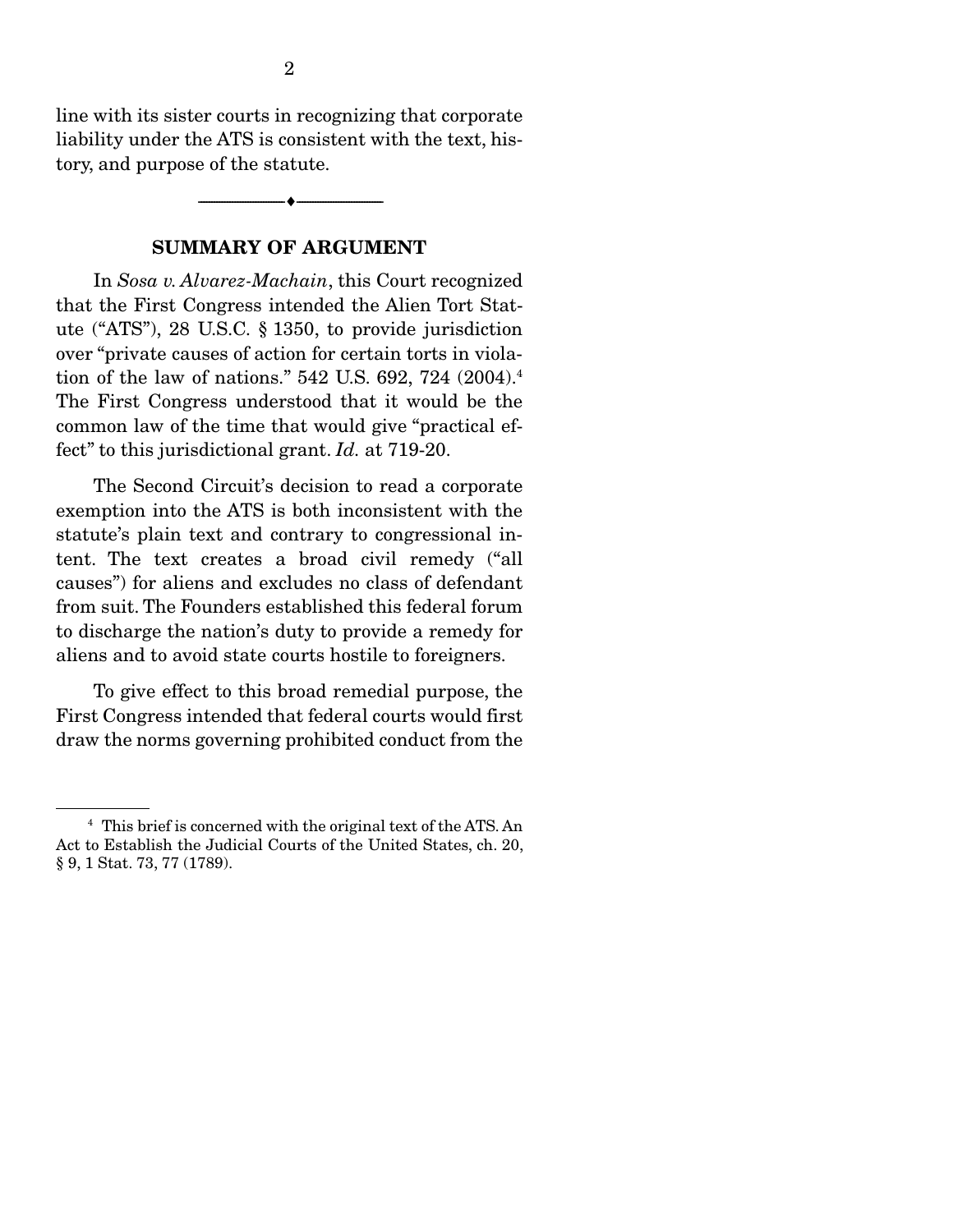law of nations and, second, look to common law to resolve questions left unanswered by the law of nations. *See Tel-Oren v. Libyan Arab Republic*, 726 F.2d 774, 778 (D.C. Cir. 1984) (Edwards, J., concurring). Specifically, this means that the First Congress would have understood that issues such as corporate liability  $-$  a form of loss allocation based on agency principles<sup> $5$ </sup> – would be resolved based on common-law principles.

 During the Founders' era, those principles did not exempt juridical entities from liability for violations of the law of nations. Cases against entities resembling the modern corporation, such as the British East India Company, show as much. No corporate entities were immune from the familiar principle that principals would be allocated the losses for their agents' torts in violation of the law of nations. The Founders would have been confounded at the idea that incorporation could insulate corporate actors from liability for their agent's wrongful acts.

 As modern business corporations proliferated during the nineteenth century, courts applied established agency concepts to allocate loss and damages to the corporation (the principal) for the actions of its employees (the agents). Accordingly, this Court should reject

<sup>&</sup>lt;sup>5</sup> Loss allocation is "a deliberate allocation of a risk. The losses caused by the torts of employees . . . are placed upon the employer because, having engaged in an enterprise . . . and sought to profit by it, it is just that he, rather than the innocent injured plaintiff should bear them; and because he is better able to absorb them, and to distribute them. . . ." W. Page Keeton et al., *Prosser & Keeton on Torts* § 69, at 500 (5th ed. 1984).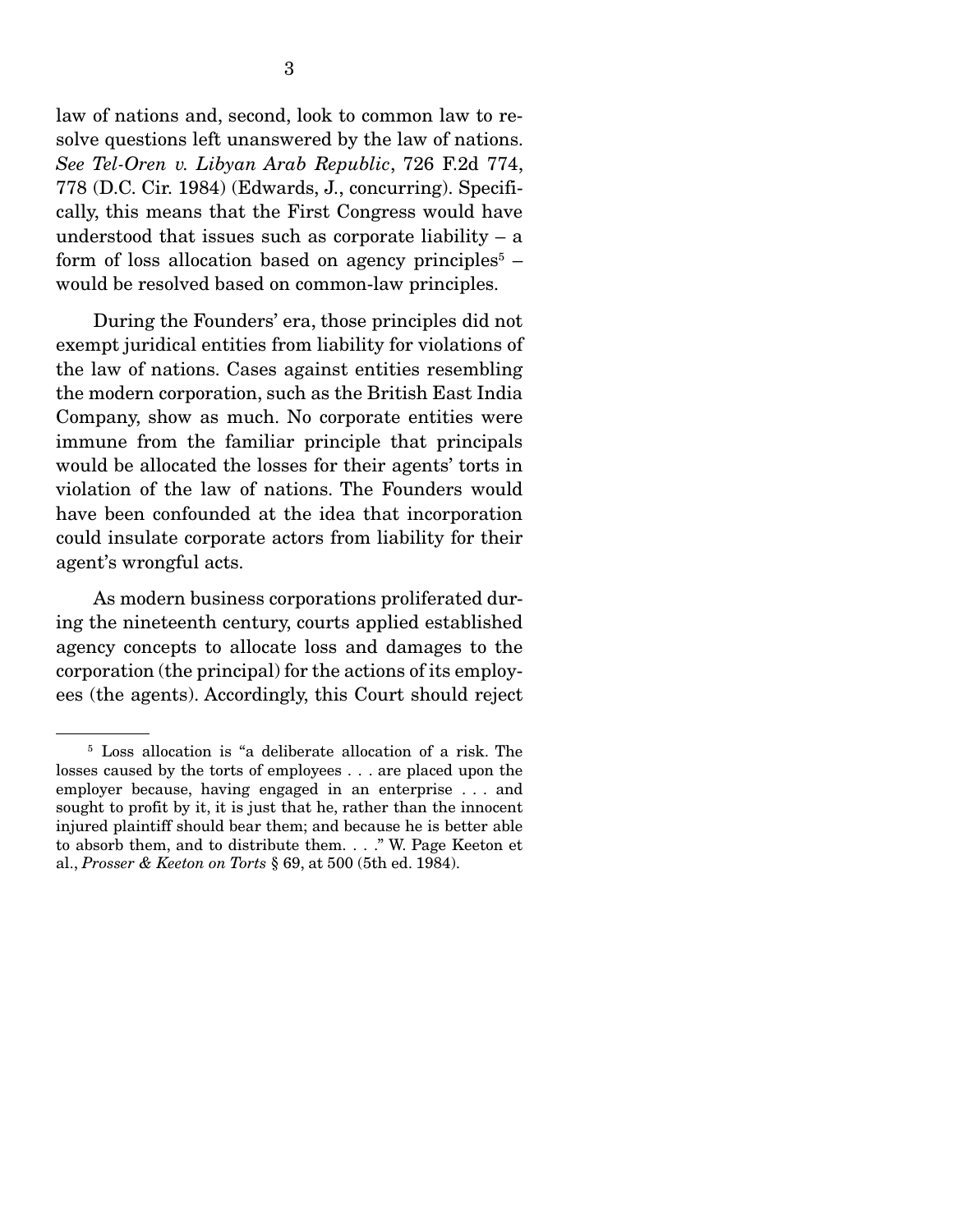any ahistorical conclusion that the ATS does not recognize corporate liability.

--------------------------------- ---------------------------------

#### ARGUMENT

### I. THE FIRST CONGRESS PASSED THE AL-IEN TORT STATUTE TO ENSURE A FED-ERAL REMEDY FOR LAW OF NATIONS VIOLATIONS

 The Alien Tort Statute ("ATS"), 28 U.S.C. § 1350, vests federal courts with jurisdiction to provide a tort remedy for violations of the law of nations. The First Congress intended the statute to accomplish several goals, including to forestall the appearance of American complicity in such violations. The First Congress understood that the common law would resolve questions regarding the tort remedy left unanswered by the law of nations. By reading a corporate exemption into the ATS, which was absent from the common law of the time, the Second Circuit ignored both the statute's plain text and congressional intent.

#### A. The Text of the Alien Tort Statute Does Not Exempt Any Class of Defendant

 The best evidence of congressional purpose is the statute's text. *See Sosa v. Alvarez-Machain*, 542 U.S. 692, 718 (2004). The ATS identifies the plaintiff ("an alien") but is silent with regard to who may be sued. An Act to Establish the Judicial Courts of the United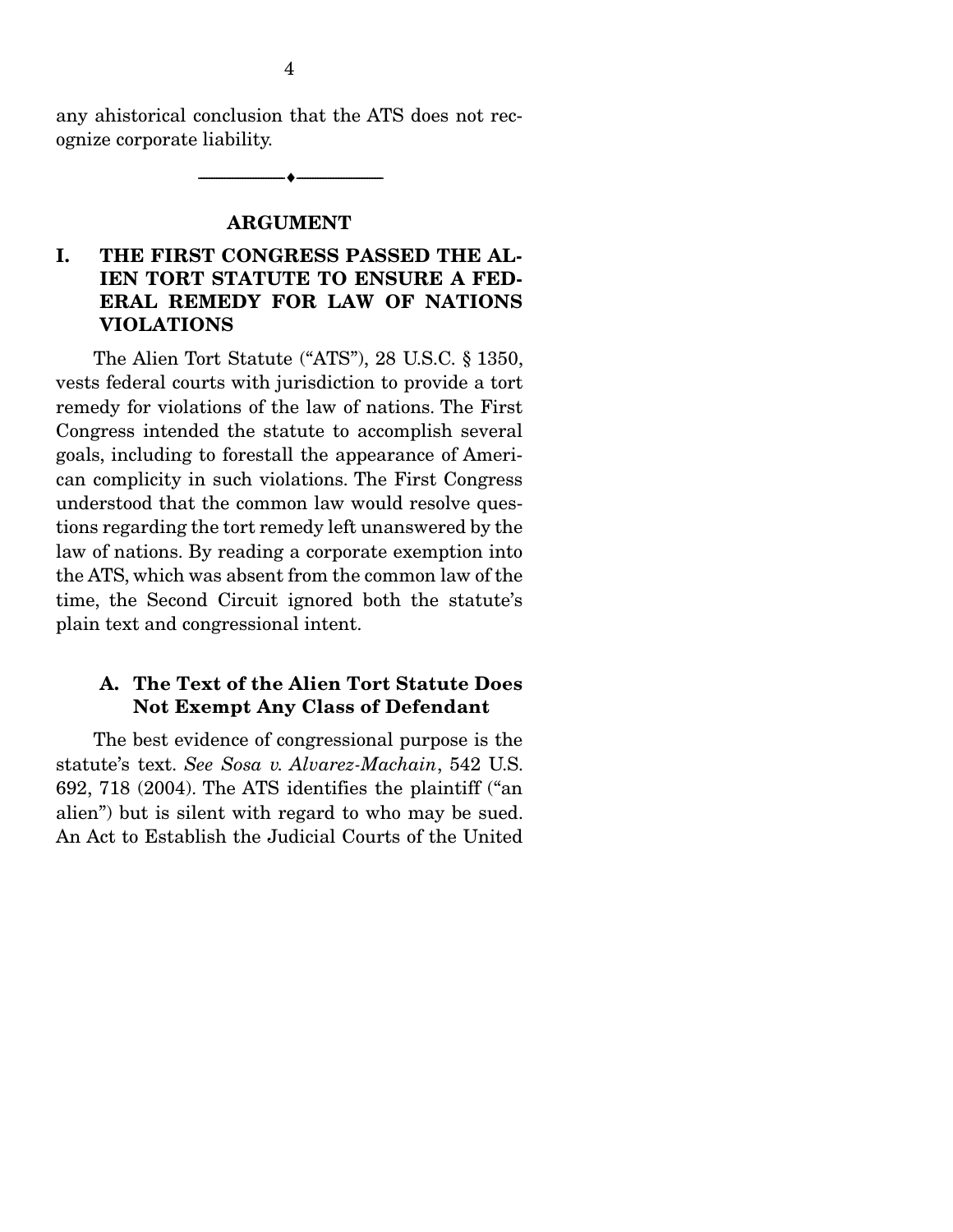States, ch. 20, § 9, 1 Stat. 73, 77 (1789) (hereinafter Judiciary Act). Nothing in the statute's text can be read to limit jurisdiction to suits against natural persons.

 The ATS deliberately extended jurisdiction to "all causes" in tort for violations of the law of nations. *Id*. This language evinces congressional intent to provide plaintiffs with broad remedies. To exclude a class of defendant would run counter to this text; a suit against a corporation is undeniably a "cause." *See Warren Mfg. Co. v. Etna Ins. Co.*, 29 F. Cas. 294, 295 (C.C.D. Conn. 1800) (No. 17,206). Had Congress intended to exempt particular defendants from ATS suits, it would have done so explicitly. *See* Judiciary Act, ch. 20, § 11, 1 Stat. at 78-79 (limiting defendants in other contexts). Excluding a class of defendant requires reading words into the text that Congress simply did not enact. No early interpreter did so. *See*, *e.g.*, 1 Op. Att'y Gen. 57 (1795) (not distinguishing among defendants and noting that ATS plaintiffs could include a "company"). The Second Circuit has no justification for doing so now.

### B. The Alien Tort Statute Vests Federal Courts with Jurisdiction to Provide a Meaningful Remedy for Law of Nations Violations

 Congress enacted the ATS as part of a broader effort to join the international community by embracing the law of nations. *See Sosa*, 542 U.S. at 714; *see also*  Anne-Marie Burley [Slaughter], *The Alien Tort Statute and the Judiciary Act of 1789: A Badge of Honor*, 83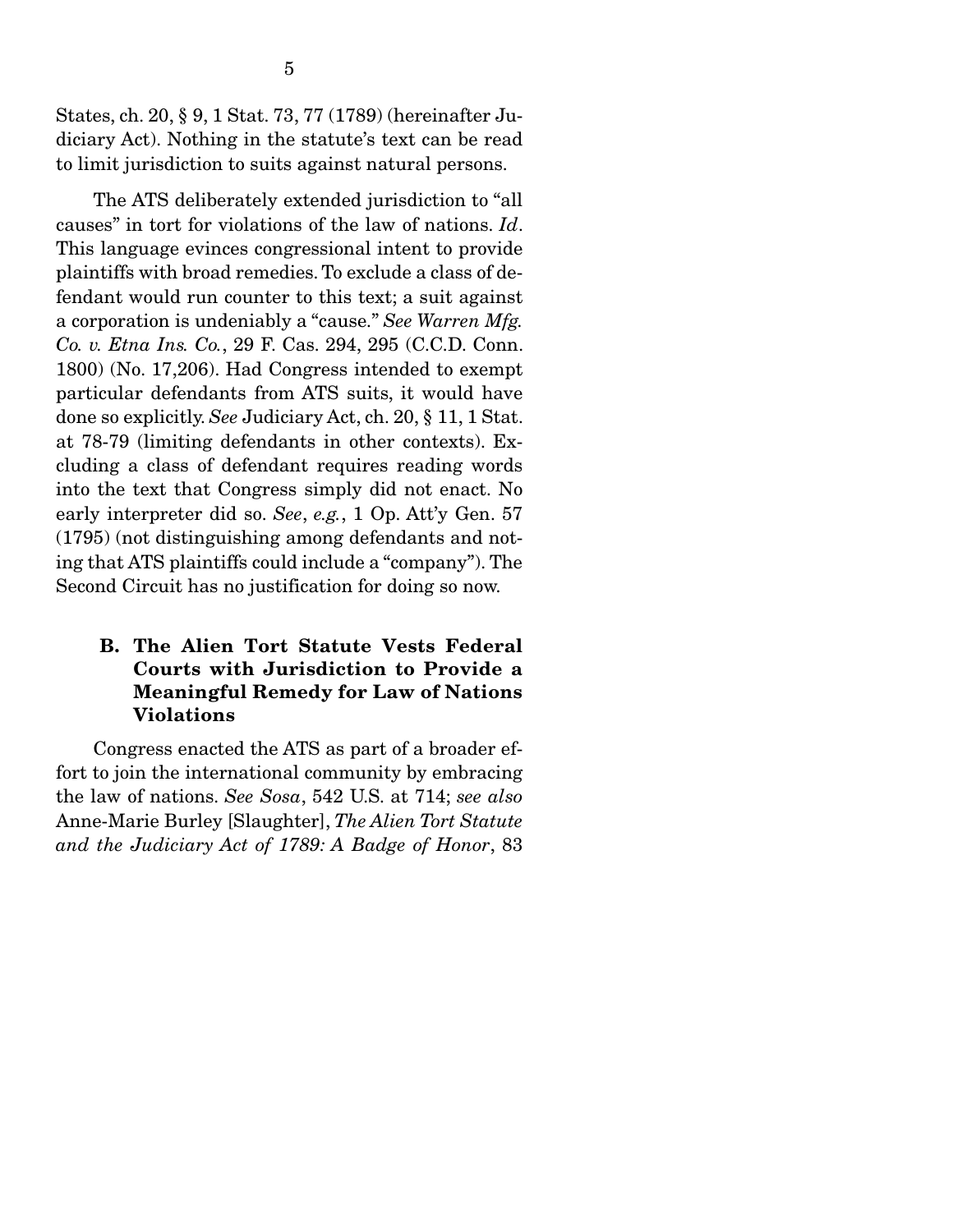Am. J. Int'l L. 461, 483-84 (1989). The Founders were frustrated by the Articles of Confederation's limited powers to address law of nations violations, and they viewed previous efforts in state courts as ad hoc. *Sosa*, 542 U.S. at 716-17; *see also* William R. Casto, *The Federal Courts' Protective Jurisdiction over Torts Committed in Violations of the Law of Nations*, 18 Conn. L. Rev. 467, 515 (1986).

 Congress had the so-called Marbois affair fresh in its memory when enacting the ATS. In 1784, the Chevalier de Longchamps assaulted Mr. Marbois, the French legation Secretary in Philadelphia. "Eventually de Longchamps was brought to trial in state court, with the virtually powerless Congress limited to passing a resolution 'highly approv[ing]' the action." *Id.* at 492 (quoting 27 Journals of the Continental Congress 1774-1789, at 502-04 (G. Hunt ed., 1912)). The Marbois affair showcased the Confederation's impotence and proved to be an international embarrassment. These concerns resonated with the Founders at the 1787 constitutional convention. *Id.* at 493-94.<sup>6</sup>

 To remedy such problems, the Constitution federalized control over foreign affairs. *See* 3 The Debates in the Several State Conventions on the Adoption of the Federal Constitution 583 (James Madison) (J. Elliot

<sup>6</sup> During the constitutional ratification process, another incident in New York led to a complaint from the Dutch government and reaffirmed the necessity of a federal remedy. Casto, at 494 (discussing how Secretary John Jay could only recommend Congress pass a resolution urging New York to institute judicial proceedings).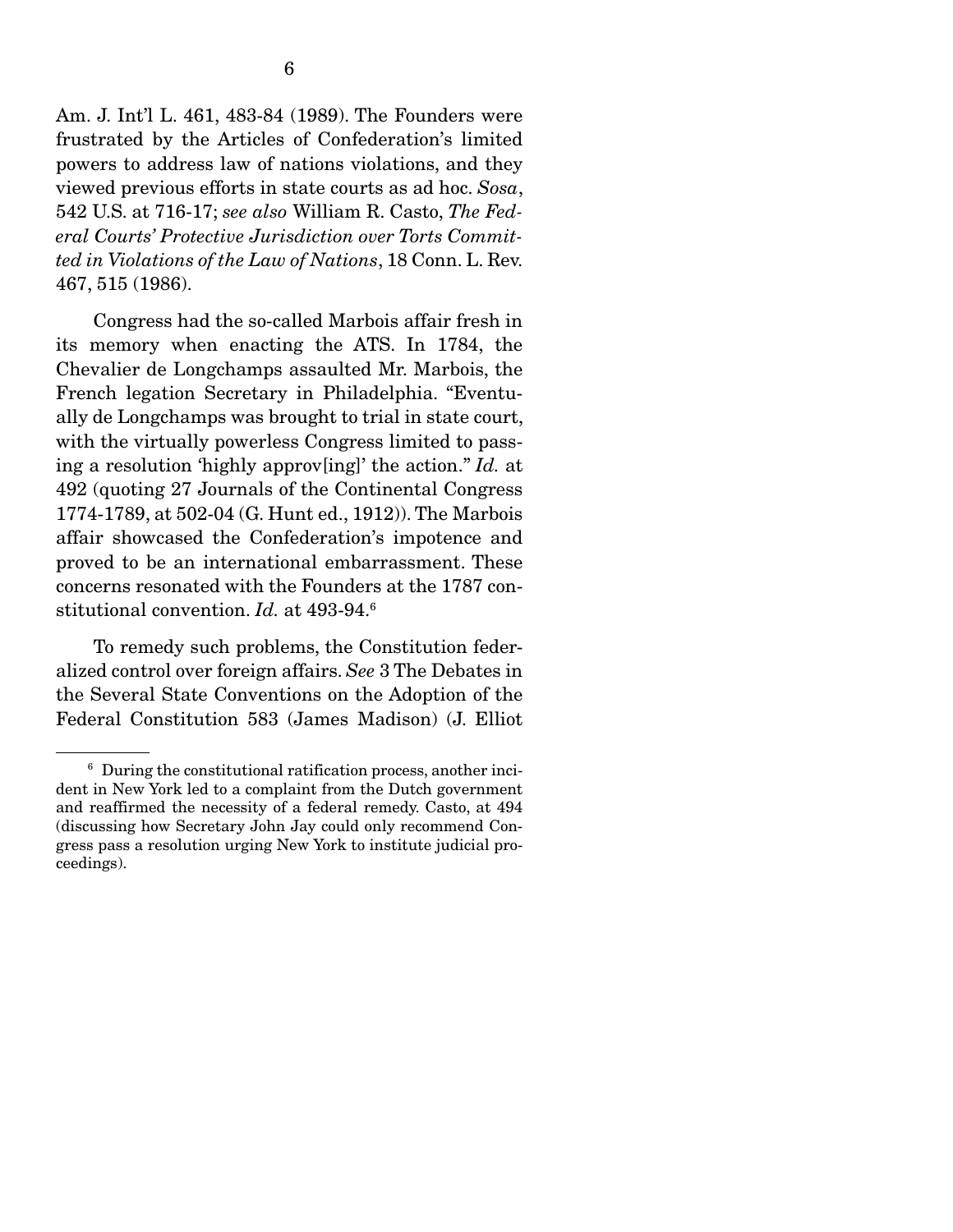ed., 1836) ("We well know, sir, that foreigners cannot get justice done them in these [state] courts. . . ."); Federalist No. 42, at 264 (James Madison) (C. Rossiter ed., 1961).

 The Founders created a uniquely American system by distributing enforcement responsibility for international obligations among the three coordinate federal branches. *Cf. Henfield's Case*, 11 F. Cas. 1099, 1117 (C.C.D. Pa. 1793) (Case No. 6,360) (speech of Attorney General Randolph) (approving enforcement of international rights and obligations through myriad domestic legal and political approaches). The nascent United States was free to configure its enforcement mechanisms because international law did not define the domestic means of enforcement for law of nations violations, leaving such questions to the sovereign. *See*  13 Journals of the Continental Congress, 1774-1789, at 283 (W.C. Ford ed., 1909). The Founders thus intended judicial remedies through the ATS to help implement the law of nations. *See* Slaughter, at 478.

### C. The Founders Intended the Alien Tort Statute to Draw on Common Law Principles to Give the Statute Practical Effect

 The ATS brought "torts in violation of the law of nations . . . within the common law of the time." *Sosa*, 542 U.S. at 714. The Founders knew Blackstone's observation that "[t]he principal offences against the law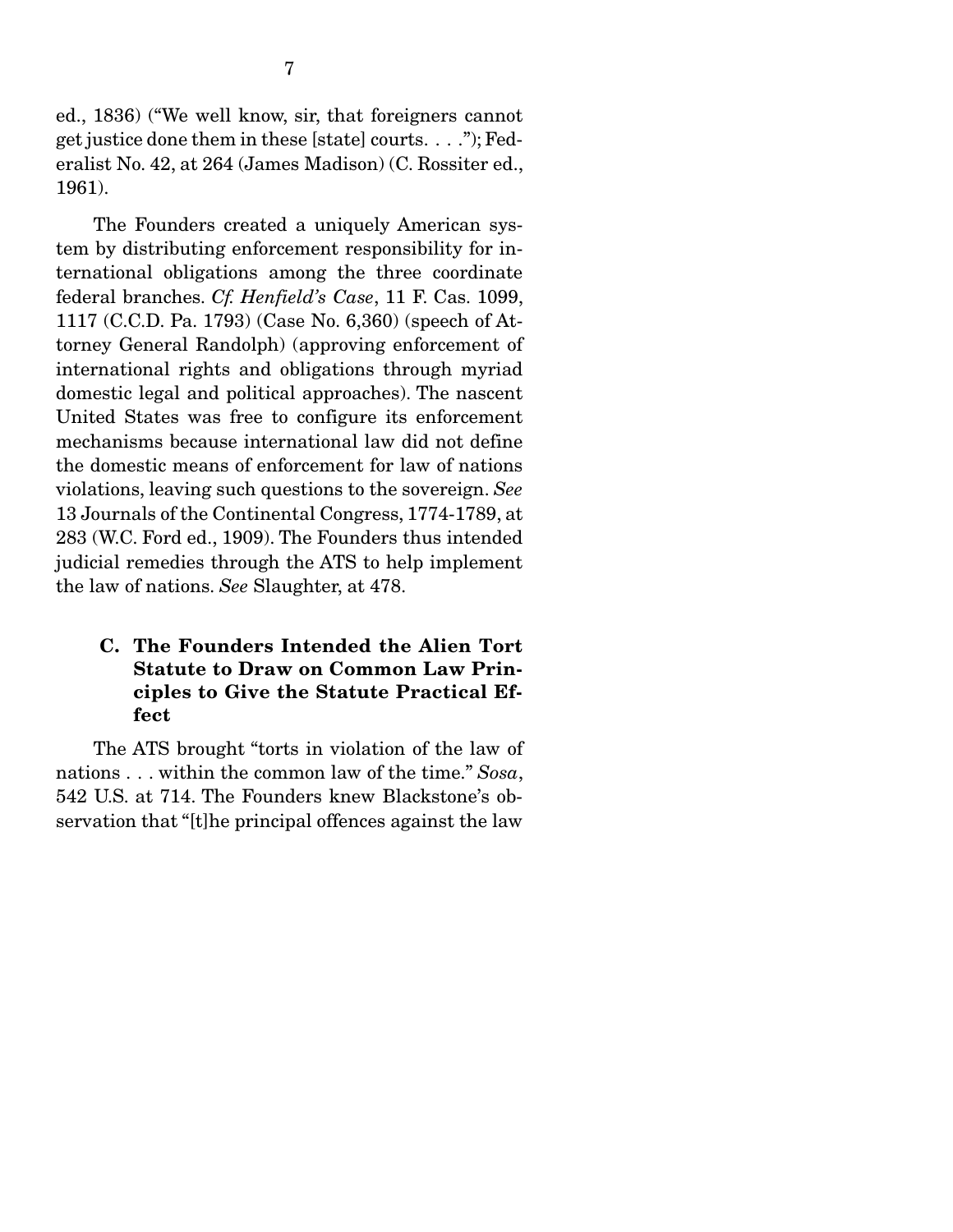of nations, [are] animadverted on as such by the municipal laws of England." William Blackstone, 4 *Commentaries on the Laws of England* \*68 (G. Sharswood ed., 1886); *see Ware v. Hylton*, 3 U.S. (3 Dall.) 199, 228 (1796) (Chase, J.) ("The law of nations is part of the municipal law of Great Britain. . . ."); 1 Op. Att'y Gen. 68, \*4 (1797) ("The common law has adopted the law of nations in its fullest extent, and made it a part of the law of the land."). To the Founders, animadversion "carried the broader implication of 'turn[ing] the attention officially or judicially, tak[ing] legal cognizance of anything deserving of chastisement or censure; hence, to proceed by way of punishment or censure.'" Sosa, 542 U.S. at 723 n.16 (quoting 1 *Oxford English Dictionary*  474 (2d ed. 1989)). The ATS "animadverted" upon the law of nations by giving federal courts cognizance over such violations through a common-law remedy.

 The First Congress further intended that the ATS have "practical effect." *Sosa*, 542 U.S. at 719. To fulfill this purpose and to implement the statute's remedial purpose, Congress intended courts to use the common law to resolve ancillary issues. Indeed, because internationally constituted tribunals did not exist when the ATS was adopted, Congress could not have expected international bodies to guide U.S. courts on issues such as corporate liability.

 The common law has historically resolved such matters in law of nations cases, providing background principles to give effect when the law of nations was silent on a particular matter. *See* Andre Nollkaemper, *Internationally Wrongful Acts in Domestic Courts*, 101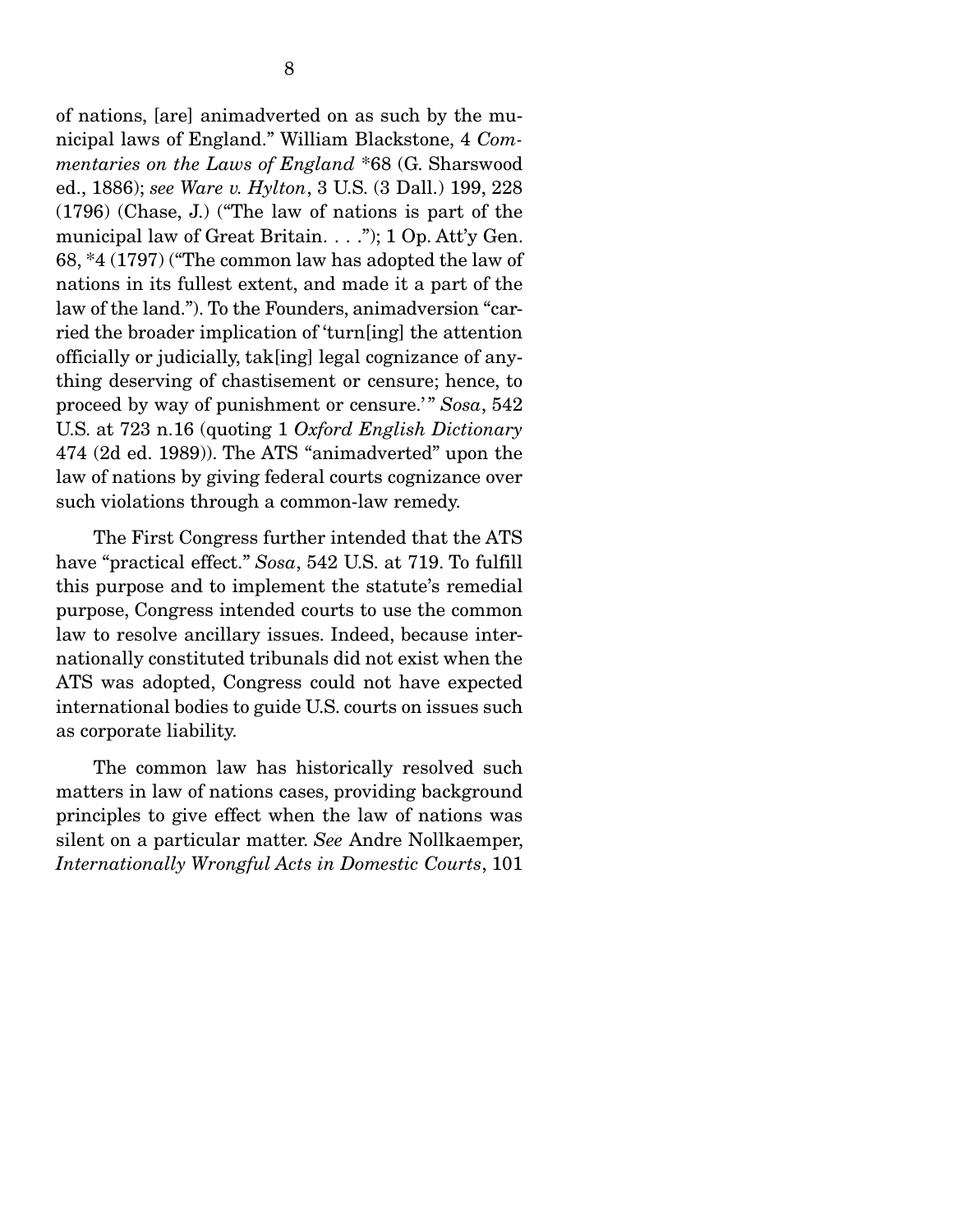Am. J. Int'l L. 760, 795 (2007) ("Since international law determines only general principles . . . [it] relies on domestic law to supplement it with necessary detail and to adjust it to the domestic context. . . ."); *The Mary Ford*, 3 U.S. (3 Dall.) 188, 190 (1796).7 Only in relying on such general principles could courts give practical effect to ATS claims. The Founders would have expected judges to apply contemporary legal principles to provide a remedy for a wrong.

 In particular, the Founders understood the commonlaw principle that a master was responsible for the torts of his agent to apply to law of nations claims. *See*  Matthew Bacon, 3 *New Abridgment of the Law* 560-62 (4th ed. 1778) (citing agency liability cases). For example, in *Booth v. L'Esperanza*, Judge Bee applied domestic agency law to enforce a law of nations norm adjudging a prize of war. 3 F. Cas. 885 (D. S.C. 1798) (Case No. 1,647). Judge Bee held that by the law of nations, "the captors acquired such a right [to the vessel] as no neutral nation could impugn, or destroy." *Id.*  (quoting *The Mary Ford*, 3 U.S. at 198). Judge Bee, however, applied "the laws of this state," South Carolina, to find that a slave following his master's orders

<sup>&</sup>lt;sup>7</sup> In the eighteenth century, customary international law, general principles of international law, and domestic law were not firmly distinct; all were part of the domestic law administered by judges (what *Sosa* called "the common law of the time," 542 U.S. at 714). To determine ancillary issues judges did not always identify the body of law on which they relied because all were viewed as part of this domestic common law. Courts drew on such common-law principles for issues including agency to provide appropriate remedies. *See infra* Part II.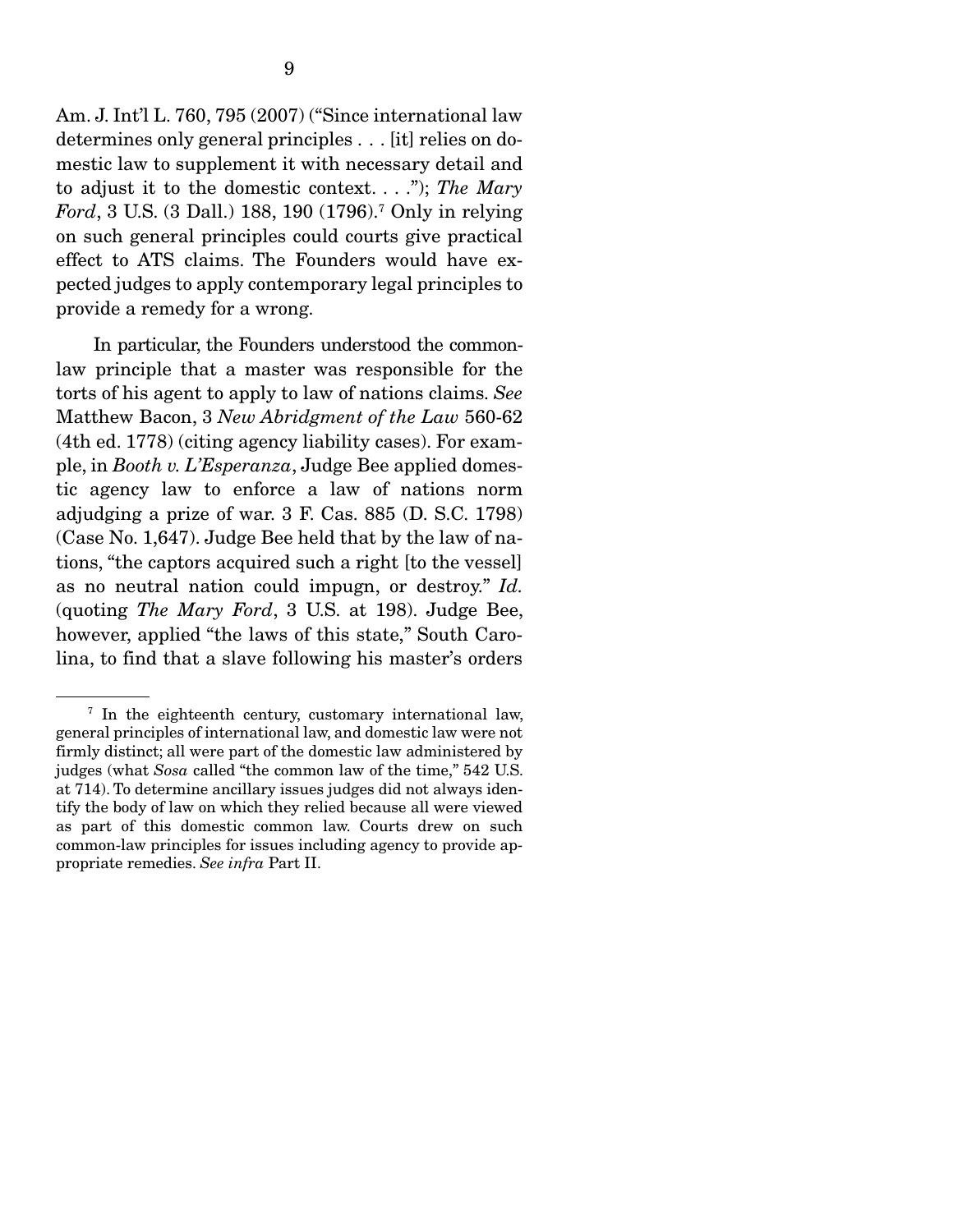maintained the master's possession of the vessel. *Id.* at 885-86; *see also Bolchos v. Darrel*, 3 F. Cas. 810, 810-11 (D. S.C. 1795) (Case No. 1,607) (discussing domestic common-law doctrine of mortgagor rights in resolving ATS case).

### II. JURIDICAL ENTITIES WERE NOT EX-EMPT FROM LIABILITY FOR THEIR AGENTS' TORTS IN VIOLATION OF THE LAW OF NATIONS, AS ALLOCATED BY DOMESTIC LAW

 The ATS combines international legal norms and common law principles: International law defines the norm controlling the regulated conduct, while common law governs remaining rules related to the tort remedy. *Cf. Sosa*, 542 U.S. at 720-21, 724; *Tel-Oren v. Libyan Arab Republic*, 726 F.2d 774, 778 (D.C. Cir. 1984) (Edwards, J., concurring). Thus, the Founders expected domestic law to fill lacunae, including the question of a proper ATS defendant.

 Historically, incorporation unquestionably did not insulate juridical entities from suit for law of nations violations. Although the Founders did not encounter corporations in their precise modern form, they were familiar with holding principals (including juridical entities) liable for their agents' misconduct. No court or corporation presumed that law of nations violations would be treated any differently.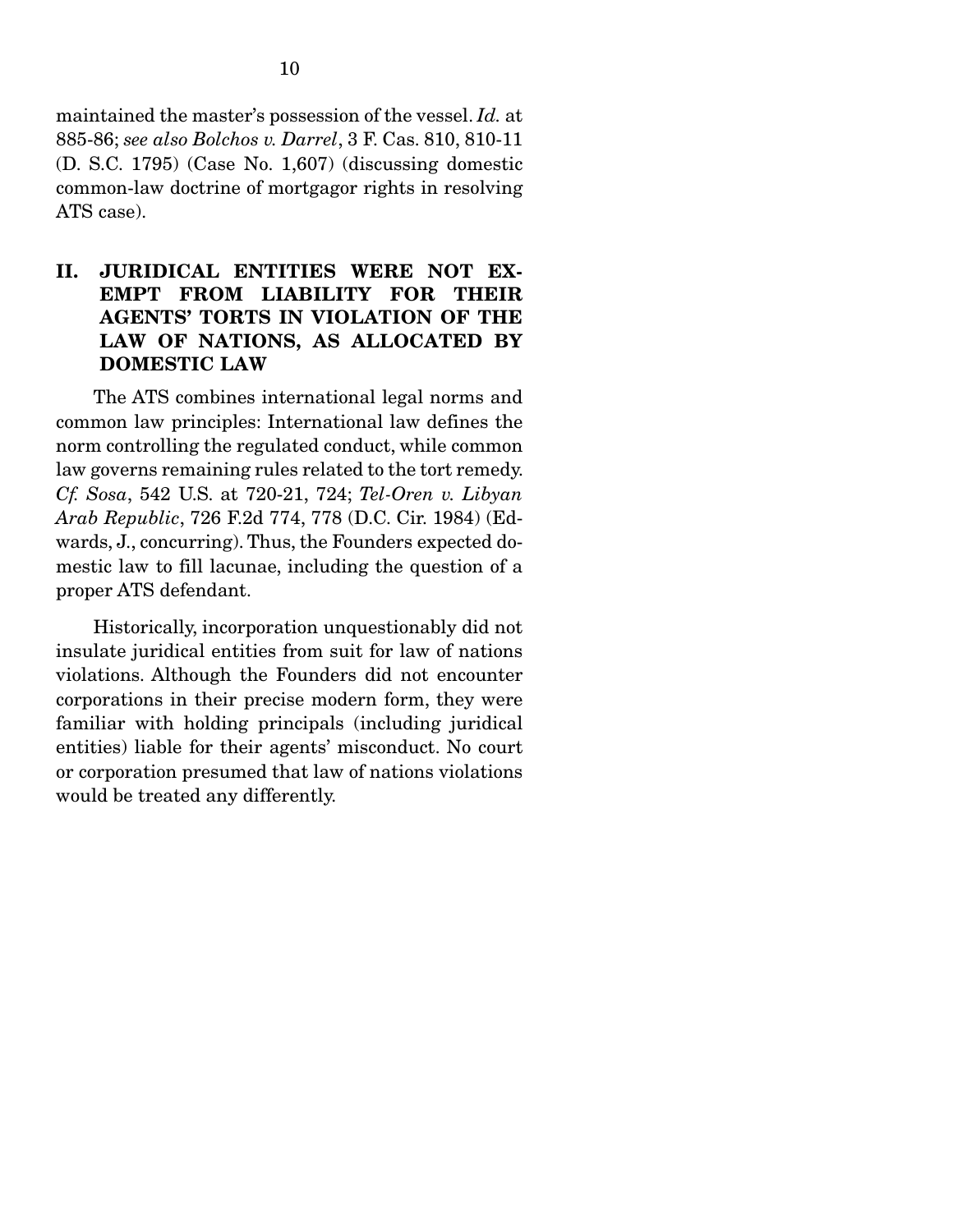### A. Early English Corporations, Including the British East India Company, Were Held Liable for the Torts of Corporate Agents

 The English corporation was domestically created and governed by letters patent, government charters granted for enumerated functions. *See Hotchkis v. Royal Bank of Scotland*, (1797) 2 Eng. Rep. 1202, 1203 (H.L.); 6 Bro. P.C. 465, 466. Like modern corporations, early incorporated entities were legal persons governed by domestic law. *See* Pet. of Royal Bank of Scotland (July 18, 1728) at 3 (corporations were "considered as one Person" before the law). As such, the corporations were "capable in law to sue and be sued." *Hotchkis*, 6 Bro. P.C. at 465; *see Cojamaul v. Verelst*, (1774) 2 Eng. Rep. 276, 277 (H.L.); 4 Bro. P.C. 407, 408 (company has powers to "sue and be sued"); *Moodalay v. The East India Company*, (1785) 28 Eng. Rep. 1245, 1246 (Ch.); 1 Bro. C.C. 469, 471 (treating Company as similar to natural persons).<sup>8</sup>

<sup>&</sup>lt;sup>8</sup> English procedural hurdles did curtail the number of suits against corporations, but no court suggested that the corporate form shielded companies from suit. A major hurdle was that a corporation itself could not produce its books in court as that would require the swearing of oath as to their authenticity, which the corporation could not do as soulless body aggregate. *See* Patrick Devlin, *Jury Trial of Complex Cases: English Practice at the Time of the Seventh Amendment*, 80 Colum. L. Rev. 43, 46 (1980). Without the books, it was difficult to know whether the corporation had authorized a given act, and such authorization was a necessary prerequisite to corporate liability under eighteenth-century agency law. *See*, *e.g.*, *Wych v. Meal*, (1734) 24 Eng. Rep. 1078 (Ch.); 3 P. Wms. 310; *Shelling*, 93 Eng. Rep. at 756. Plaintiffs would get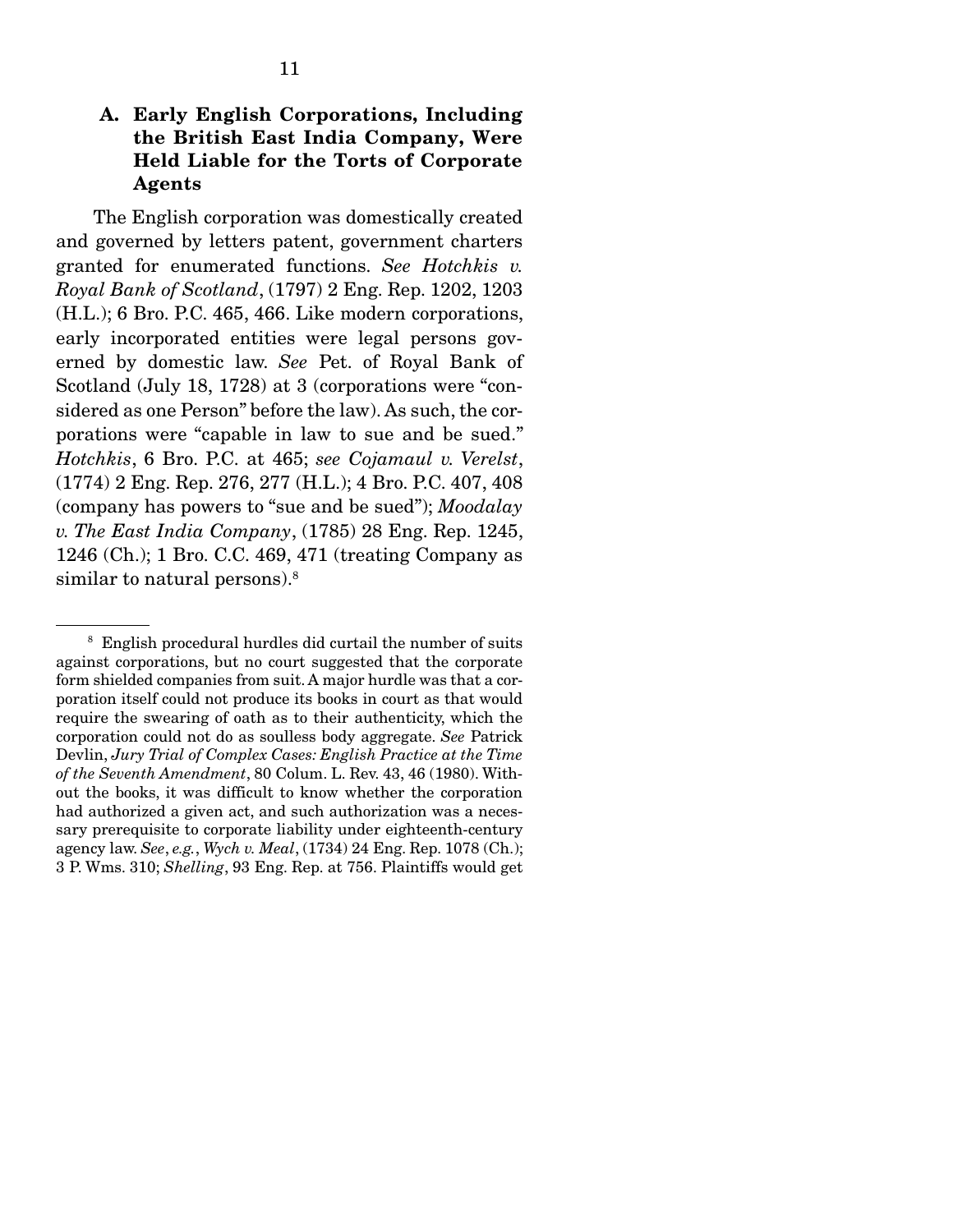Furthermore, incorporation did not shield a juridical entity from liability for its agents' actions. In 1666, Thomas Skinner sued the East India Company in London for "robbing him of a ship and goods of great value, . . . assaulting his person to the danger of his life, and several other injuries done to him" by Company agents beyond the realm.9 *The Case of Thomas Skinner*, *Merchant v. The East India Company*, (1666) 6 State Trials 710, 711 (H.L.). Skinner's claims partly stemmed from the Company stealing his ship, "a robbery committed *super altum mare*." *Id.* at 719. Taking a ship on the high seas – *super altum mare* – was piracy and therefore a violation of the law of nations. James Kent, 1 *Commentaries on American Law* 171 (1826). The House of Lords feared that failure to remedy acts "odious and punishable by all laws of God and man" would constitute a "failure of justice." *Id.* at 745. Faced with "a poor man oppressed by a rich company," *id.*, the Lords decreed that the "Company should pay unto Thomas Skinner, for his losses and damages sustained, the sum of 5,000*l.*" *Id.* at 724.

 The Company's liability turned on the issue of corporate agency. The Company conceded its liability for

around this hurdle by suing corporate agents, who could swear to the books' authenticity.

<sup>&</sup>lt;sup>9</sup> Of all eighteenth century business entities, the East India Company "resembled more closely the modern corporation, with limited liability, transferable shares, and trading capital owned in the name of the company." Gerard Carl Henderson, *The Position of Foreign Corporations in American Constitutional Law* 12 (1918).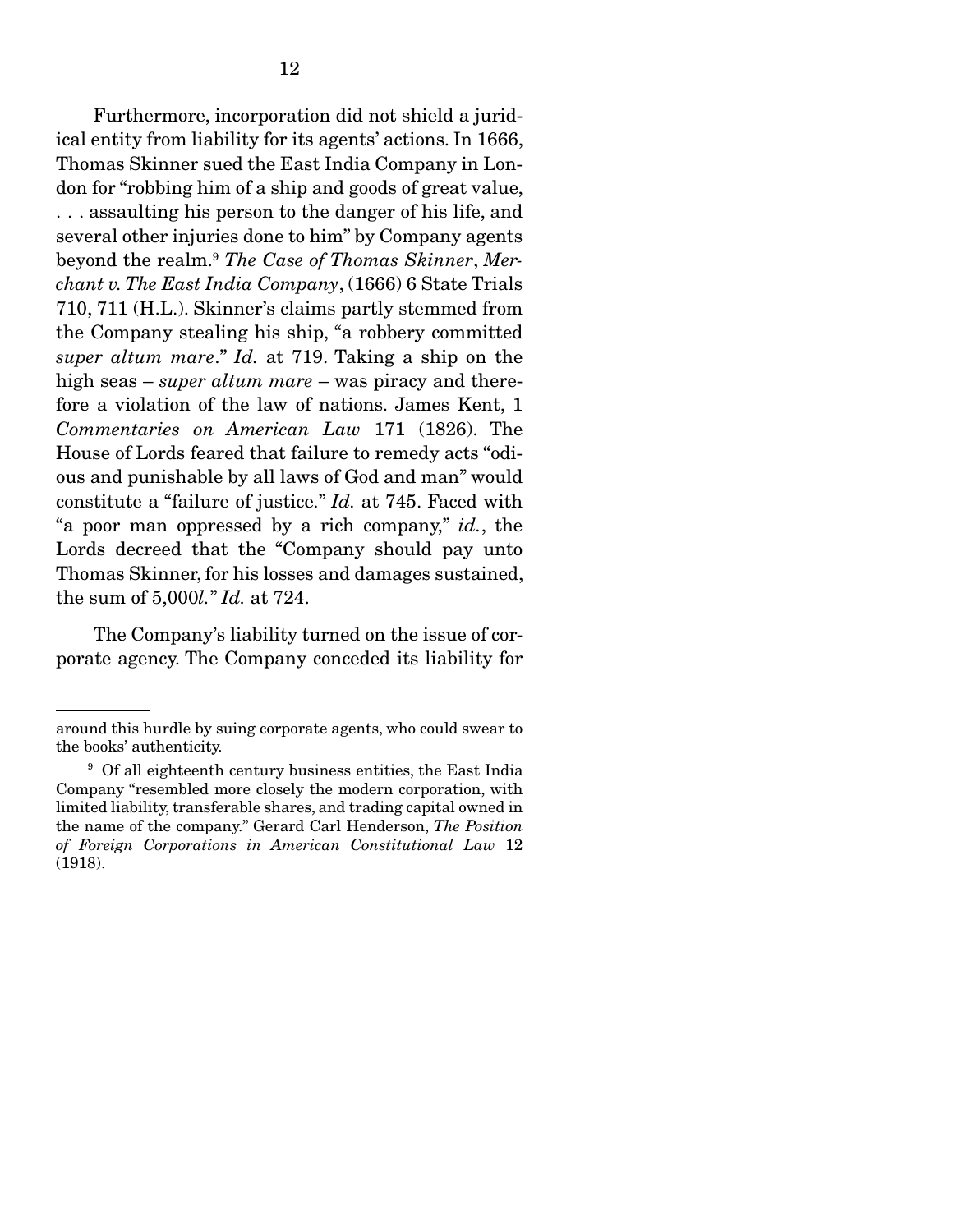agents' acts undertaken by its order or with its knowledge:

[T]he Company are not liable for the debt or action of their factors, *unless done by their order*; and if the Company should be liable to every one's clamours, and pretences for wrongs done, or pretended to be done by their factors (when if any such thing were done the same was not by their *order or knowledge*, nor applicable to their use and account) the same will necessarily impoverish and ruin the Company: And the Company gave no order for the seizure of Thomas Skinner's ship. . . .

 $Id.$  at  $713$  (emphasis added).<sup>10</sup>

 Notably, neither party made reference to the law of nations in arguing the issue of corporate agency: The law of nations defined only the norm (against piracy), not who should bear the losses. As with any other cause of action, the Company was responsible for its agents' torts.11 *See Eachus v. Trs. of the Ill. & Mich. Canal*, 17 Ill. 534, 536 (1856) (*Skinner* held that *"*the courts could give relief" for actions of Company agents "notwithstanding these [actions] were done beyond the seas").

<sup>10</sup> The Company contested the jurisdiction of the House of Lords but *never* suggested that its corporate form exempted it from liability. *See* 6 State Trials at 718-19.

<sup>&</sup>lt;sup>11</sup> The Company also acknowledged liability for agents' torts in other contexts. *See, e.g.*, *Ekins v. The East India Company*, (1718) 1 Eng. Rep. 1011, 1012 (H.L.); 2 Bro. P.C. 382, 383; 1 P. Wms. 395; *Shelling v. Farmer*, (1725) 93 Eng. Rep. 756, 756 (K.B.); 1 Str. 646, 646-47.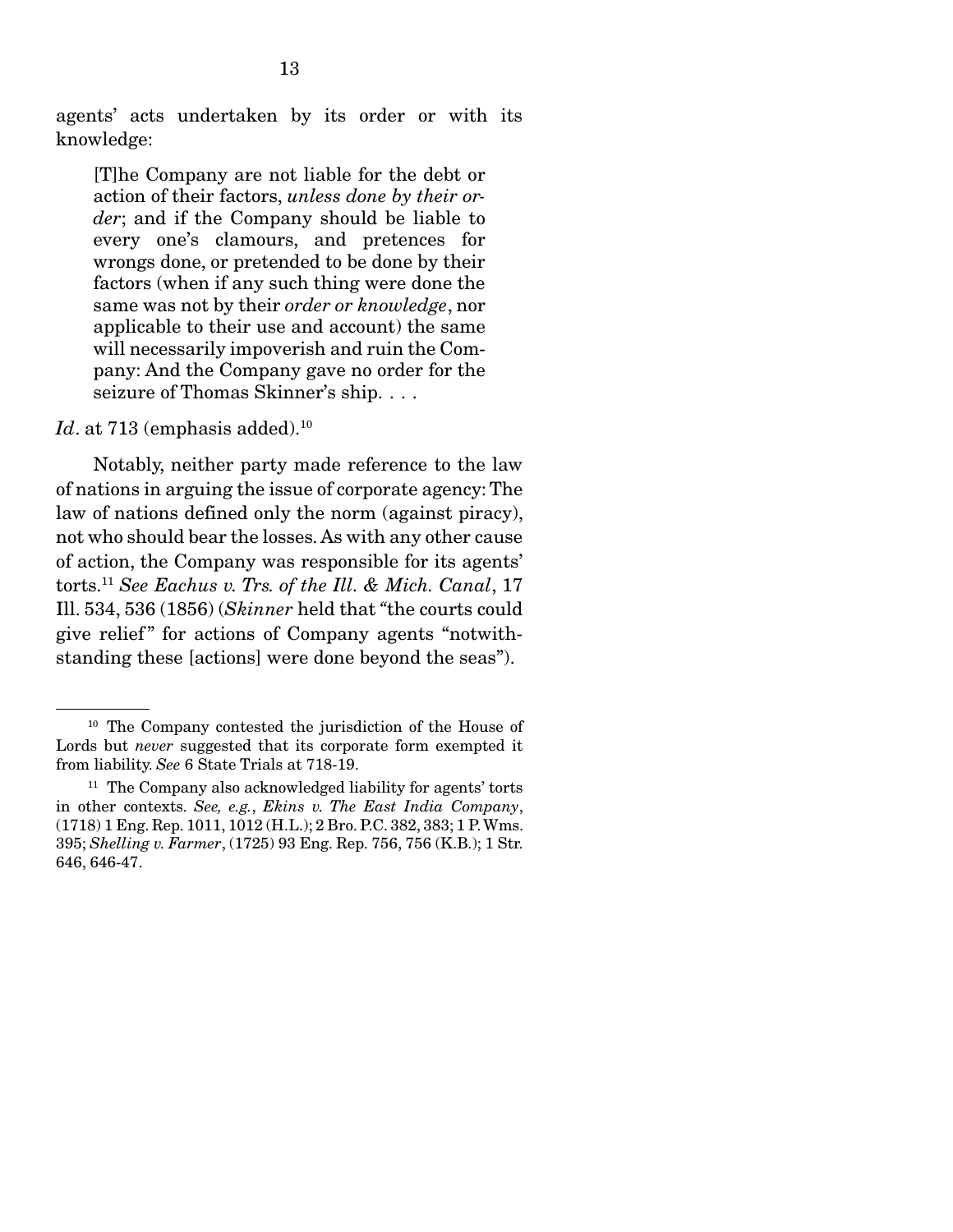The same agency principles applied to the Company's governors. Courts would first determine whether the governor acted within the authority granted to the Company as a juridical entity by letters patent. If the governor's actions were found to be within the letters patent, then the court considered whether the action was within the scope of his agency to the juridical entity.12 If his actions deviated from the scope of his agency, liability attached to the governor personally, for he had committed a "frolic." But if the governor's actions were within the scope of his agency, the proper defendant could be the corporation. *See Skinner*, 6 State Trials at 713.

 Further tort suits nominally against the Company's officers illustrate the Company's ultimate liability. In the 1770s, Armenian merchants sued the Company's Governor of Bengal, Harry Verelst, for "trespass, assault, and false imprisonment" by Company agents. *Rafael v. Verelst*, (1775) 96 Eng. Rep. 579, 579 (K.B.); 2 Black. W. 983, 983 (*Rafael 1*). Liability turned on whether the Nawab of Bengal was acting as a "mere creature" of the Company. *Id.* at 580. Ruling on a special verdict, the court ultimately found the Nawab to be a Company agent and assessed substantial damages against Verelst. *See Rafael v. Verelst*, (1776) 96

<sup>12</sup> Stewart Kyd, 1 *A Treatise on the Law of Corporations* 261- 62 (1793) (corporation may authorize specific acts by deed); *id*. at 314 ("It seems that the acts of the regular servants of a corporation, done in their official character, shall in general bind the corporation."); *see also Horn v. Ivy*, (1669) 86 Eng. Rep. 33, 33-34 (K.B.); 1 Ventr. 47, 47-48 (corporation may authorize acts beyond letters patent through general agency).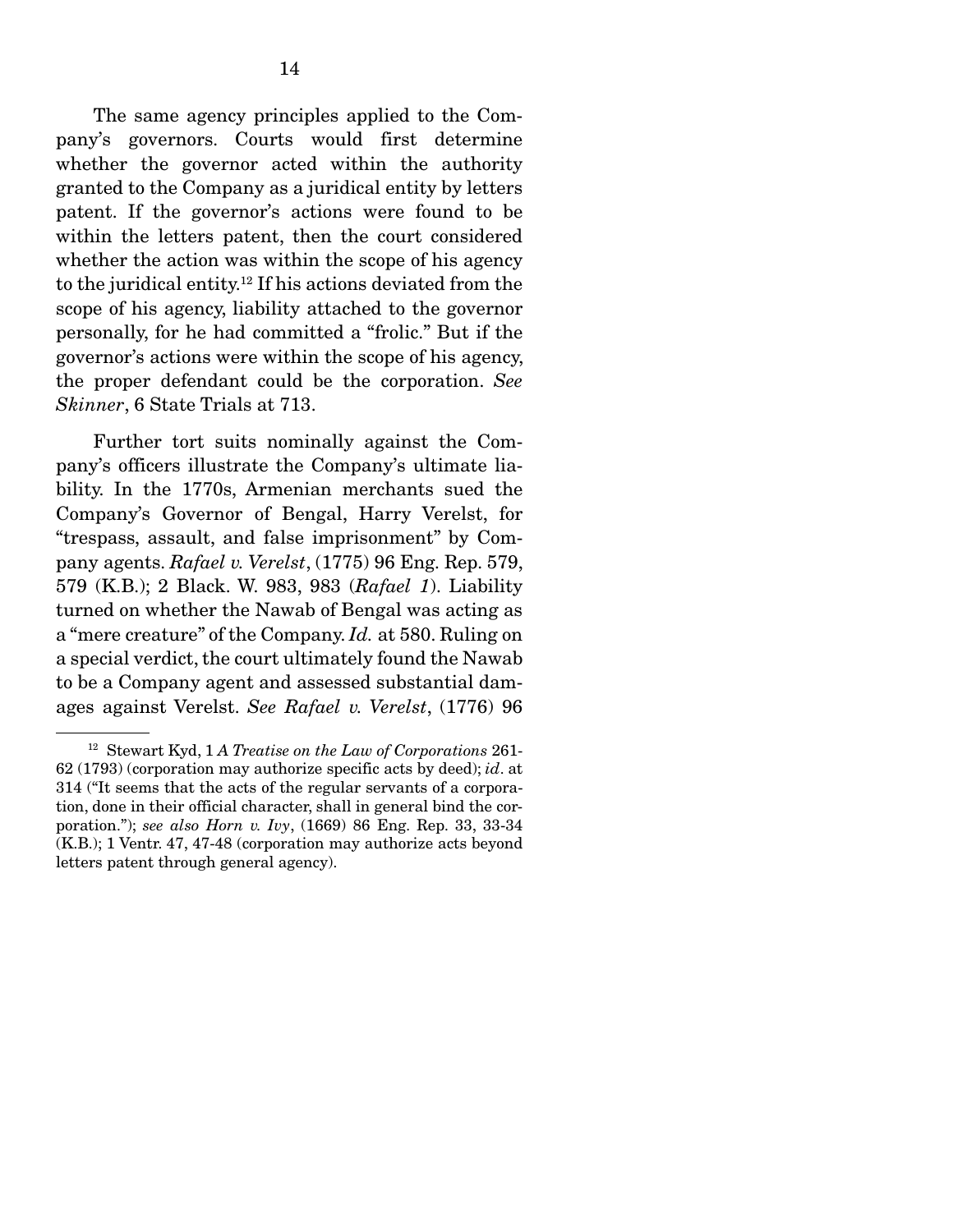Eng. Rep. 621, 622-23 (K.B.); 2 Black. W. 1055, 1058-59 (*Rafael 2*).13

 In consultation with Verelst, Company advisors strategically protected Company assets, deciding it was "prudent" for Verelst to "support the Prosecutions in his own name." Appendix B (Board of Directors determining jury would grant smaller damages "against an Individual, than against a Company as a collective body"). Although seeking to minimize liability, the Company still acknowledged that Verelst had acted within his "Duty" to the Company.14 *Cf.* Appendix C (Company Committee for Law Suits discussing case against Company and Sir Thomas Chamber and deciding Chamber should "give in his answere [sic] Before the Company . . . as may be most secure and Advantageous to the Company").

<sup>13</sup> *See Rafael 1*, *supra*, at 581 (opinion of DeGrey, C.J.) (Unlike other judges in initial case, "I consider him [the Nawab] but as an agent, or instrument in the hands of the defendant."); *Rafael 2*, *supra*, at 623 (opinion of Blackstone, J.) ("The Nabob is a mere machine, – an instrument and engine of the defendant.").

<sup>14</sup> The Company decided that Verelst "should be supported by the Company and indemnified from the Damages and Costs given against him." Appendix D. Accordingly, Verelst "readily undertook the defence of the Suit under a full confidence" of the Company's "firm support & assistance *considering the Cause the Companys* & not his own." Appendix B (emphasis added).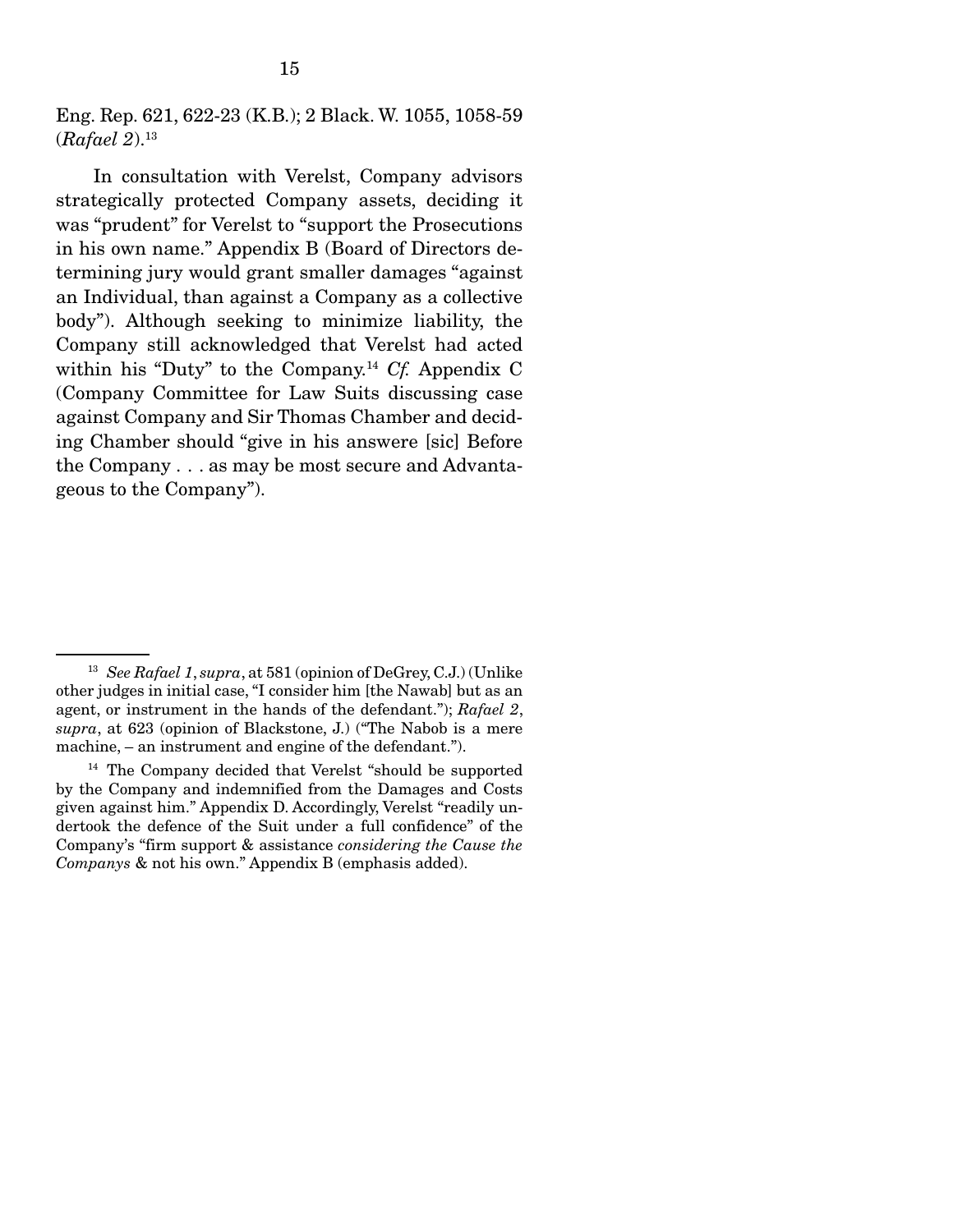#### B. Courts Allocated Losses to Ships as Juridical Entities for Law of Nations Violations

 Through domestic *in rem* jurisdiction, American courts enforced claims against ships for violations of the law of nations.15 *See*, *e.g.*, *The Malek Adhel*, 43 U.S. (2 How.) 210, 233-34 (1844); *The Mariana Flora*, 24 U.S. (11 Wheat.) 1, 40-41 (1826) ("piratical aggression by an armed vessel . . . [which] may be justly subjected to the penalty of confiscation for such a gross breach of the law of nations."). In so doing, domestic courts allocated losses among those involved in the shipping enterprise – ship owners, the captain, the crew, or the vessel itself. *See The Malek Adhel*, 43 U.S. at 234; *The Mary Ford*, 3 U.S. at 190 (opinion of Lowel, J.). As Chief Justice Marshall explained, the juridical entity of the ship itself bore liability:

[I]t is a proceeding against the vessel, for an offence committed by the vessel. . . . It is true, that inanimate matter can commit no offense. The mere wood, iron, and sails of the ship, cannot, of themselves, violate the law. But this body is animated and put in action by the crew, who are guided by the master. The vessel acts and speaks by the master.

<sup>15</sup> *See*, *e.g.*, *The Resolution*, 2 U.S. (2 Dall.) 1, 3-5 (Fed. App. Pa. 1781) (domestic courts are proper venues for assessing validity of captures); *The Lively*, 15 F. Cas. 631, 632-34 (C.C.D. Mass. 1812) (Case No. 8,403) (domestic courts determine questions of capture and damages).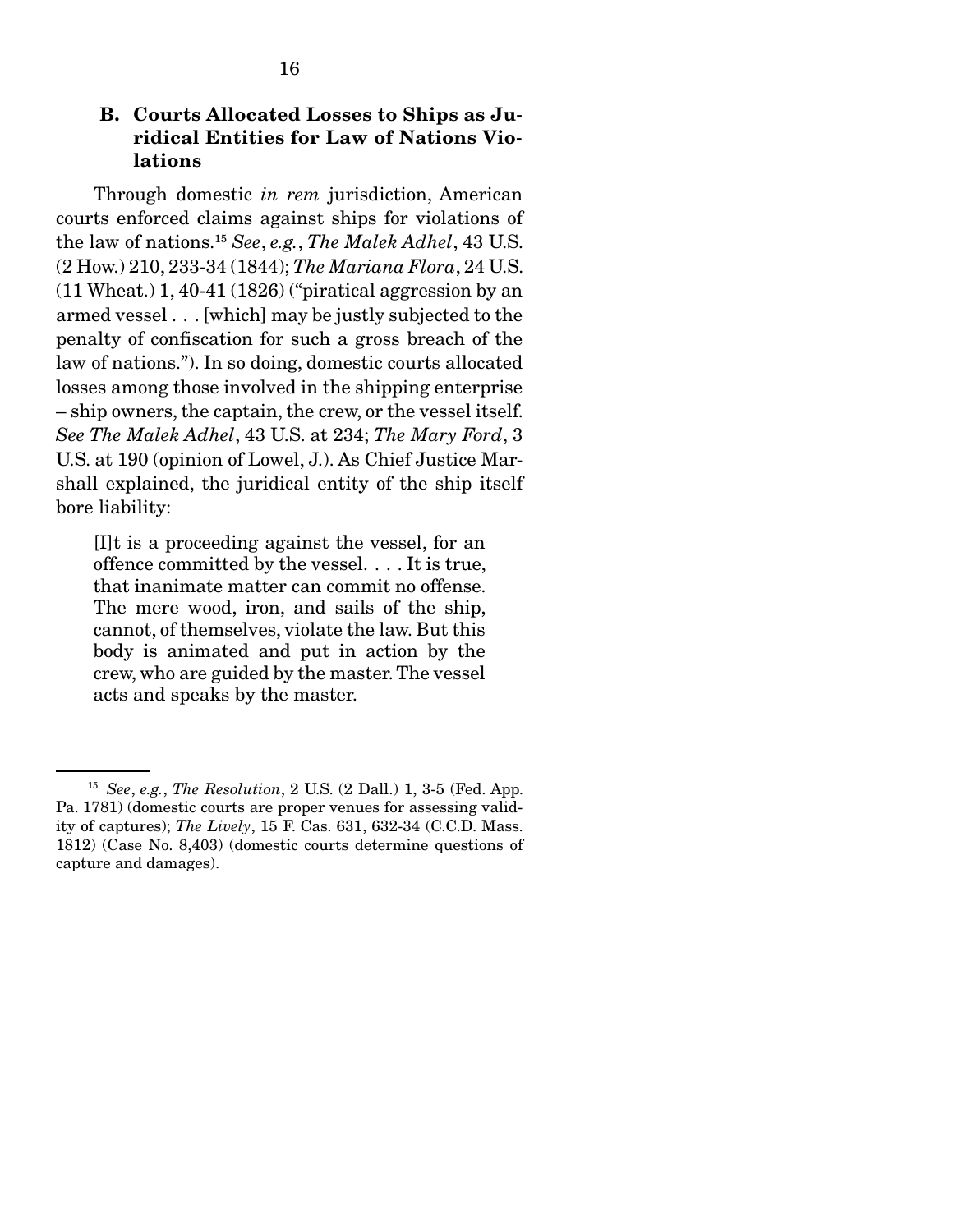*The Little Charles*, 26 F. Cas. 979, 982 (C.C.D. Va. 1818) (Case No. 15,612); *see The Malek Adhel*, 43 U.S. at 234; *see also The Palmyra*, 25 U.S. (12 Wheat.) 1, 14 (1827) ("The thing is here primarily considered the offender, or rather the offence is attached primarily to the thing."); *Talbot v. Commanders & Owners of Three Brigs*, 1 U.S. (1 Dall.) 95, 99 (High Ct. Err. & App. Pa. 1784).

 The rationale for subjecting ships to suit follows the fundamental purposes of tort law: To ensure an effective remedy and deter wrongful acts committed as part of the enterprise. *See*, *e.g.*, *The Malek Adhel*, 43 U.S. at 233-34 ("[T]he vessel . . . is treated as the offender, . . . as the only adequate means of suppressing the offence or wrong, or insuring an indemnity to the injured party.").

 The ship was but one component of a broader enterprise resembling a modern corporation, with limited liability for owners. The underlying presumption was that both ship owners and ships could be sued, with losses allocated within the enterprise. *See*, *e.g.*, *Dean v. Angus*, 7 F. Cas. 294, 296 (Adm. Pa. 1785) (Case. No. 3,702) (discussing related case where suit was brought "against the brigs . . . and against certain persons . . . as owners and captains of the said brigs"). Indeed, ships frequently were sued for the crew's misconduct. *See The Little Charles*, 26 F. Cas. at 982 (case against ship for crew's actions "does not the less subject her to forfeiture, because it was committed without the authority, and against the will of the owner"); *The Malek*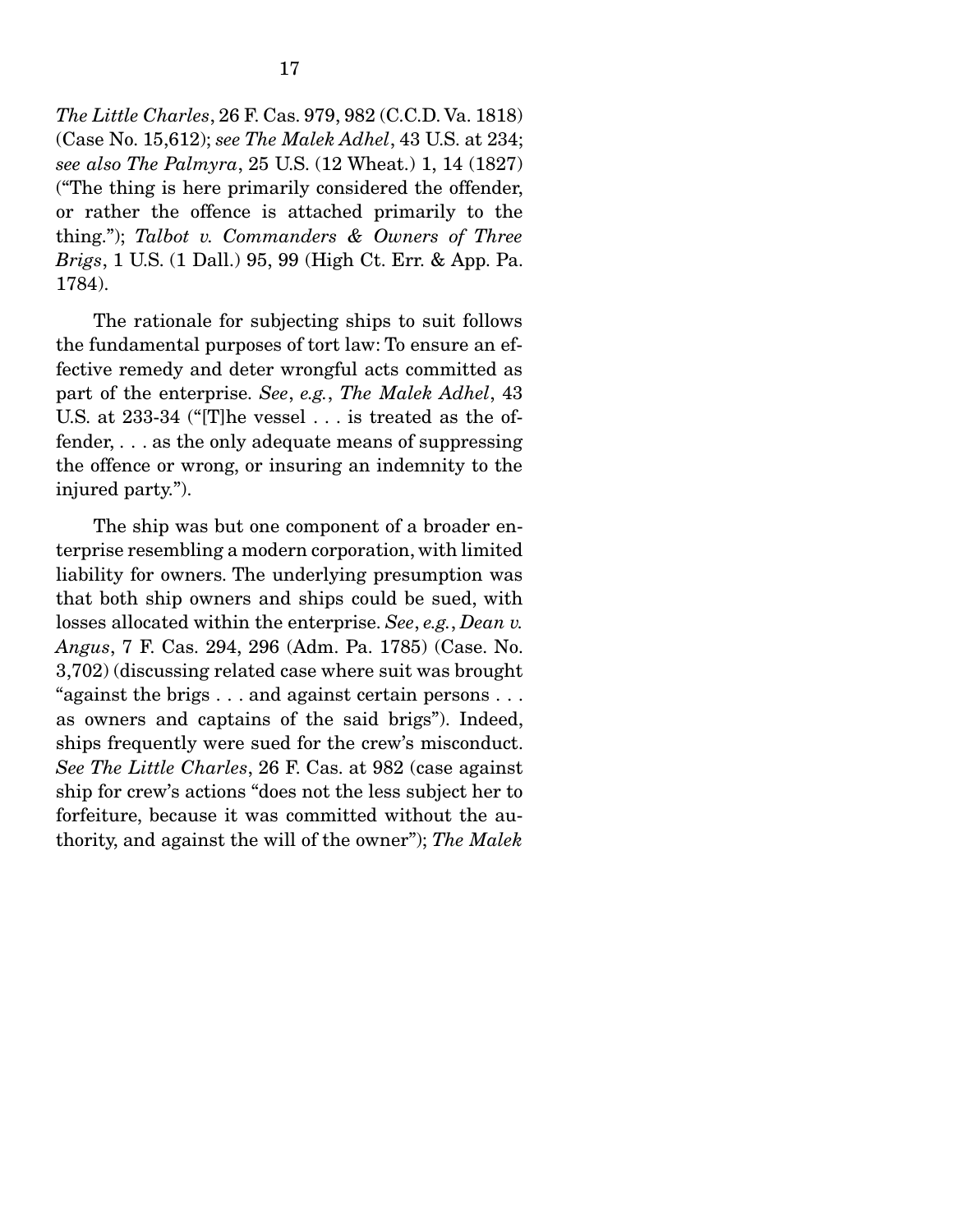*Adhel*, 43 U.S. at 233 (claim against ship for crew's actions considered "without any regard whatsoever to the personal misconduct or responsibility of the owner thereof").

 In these cases, domestic law always determined questions of loss allocations.16 In *The Mary Ford*, for example, the trial judge stated:

[F]or a long time, the law of nations has been settled on principles consonant to justice and humanity, in favour of the unfortunate proprietors; and the persons who have found and saved the property, have been compensated by such part thereof, or such pecuniary satisfaction, as the laws of particular States have specially provided, or, in want of such provision, (as the writers on the law of nations agree) by such reward as in the opinion of those who, by the municipal laws of the country, are to judge, is equitable and right. In our country, no special rule being established, this court is to determine what, in such case, is equitable and right.

3 U.S. at 190; *see also The Amiable Nancy*, 16 U.S. 546, 558-59 (1818) (domestic law allocates "responsibility for the conduct of the officers and crew" to owners who

<sup>&</sup>lt;sup>16</sup> Domestic law similarly governed all questions aside from the substantive norm, which was often a violation of the law of nations. *See*, *e.g.*, *Talbot v. Jansen*, 3 U.S. (3 Dall.) 133 (1795) (rights of French privateer determined by law of nations; domestic law governs whether captain is properly considered privateer); *The Palmyra*, 25 U.S. at 14-15 (discussing use of domestic *in rem*  jurisdiction for forfeiture of suspected pirate vessel).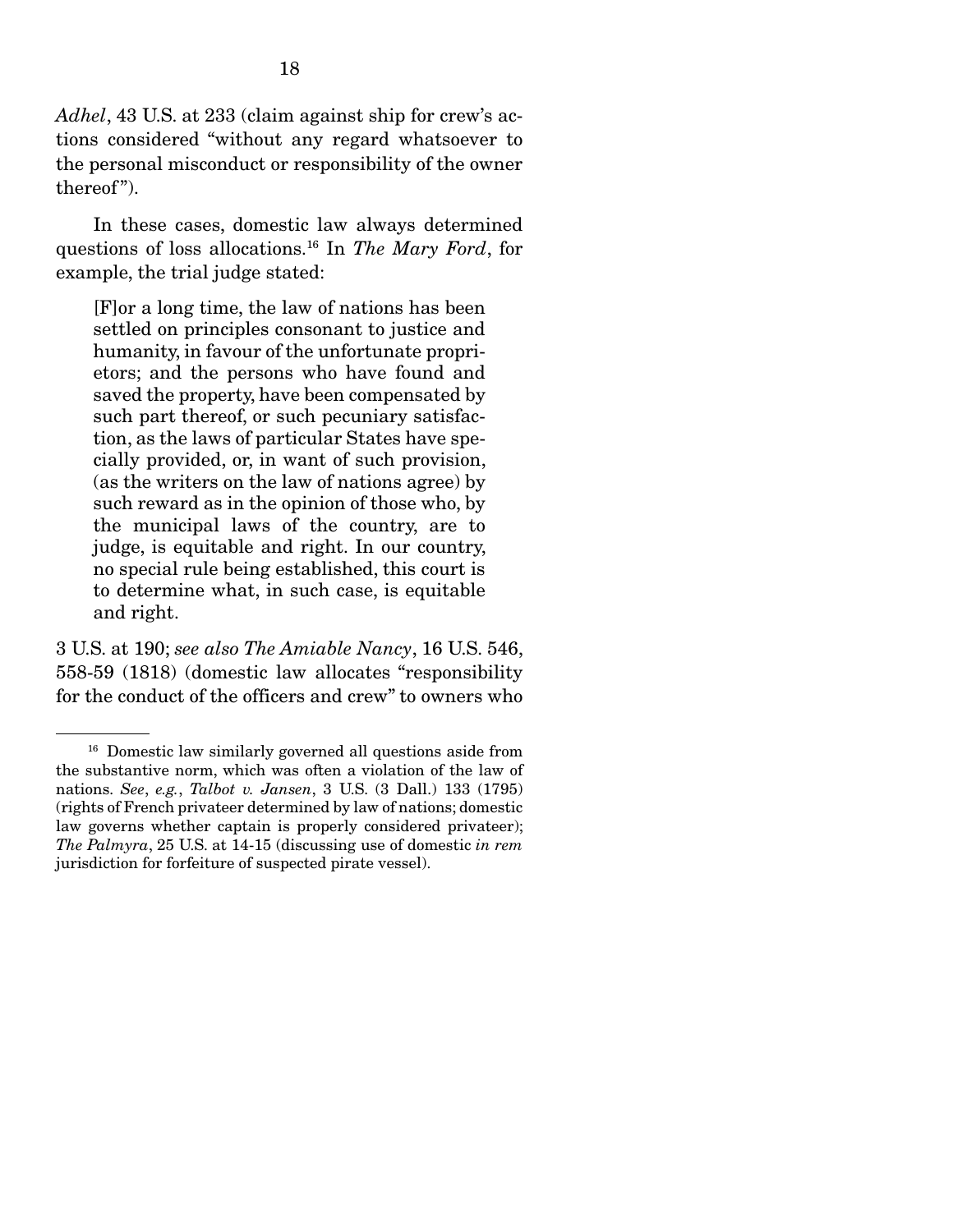although "innocent of the demerit of this transaction" are "bound to repair all the real injuries and personal wrongs sustained by the libellants, but they are not bound to the extent of vindictive damages."). Specifically, courts used domestic agency principles to determine who should bear the losses. *See Three Brigs*, 1 U.S. at 95 (owners held partially liable when their ships wrongfully captured another vessel); *see also Purviance*, 1 U.S. at 180 (allowing some recovery against malfeasant captain involved in same incident as *Three Brigs*).17 It was thus domestic law that governed the loss allocation, using both agency principles or liability determinations (either to the ship or the corporation).

## III. AS THE MODERN CORPORATION EMERGED, COURTS USED THE SAME DO-MESTIC COMMON LAW PRINCIPLES TO ALLOCATE LOSSES AGAINST CORPORA-TIONS FOR THEIR AGENTS' TORTS

 When English courts first grappled with the liability of the East India Company, the use of the corporate form to organize a business was rare. Nevertheless, the English courts determined that the Company was liable for its agents' torts, including law of nations violations. In the early nineteenth century, when the

 $17$  English courts likewise applied agency principles to shipmasters and owners. *See*, *e.g.*, *The Vrouw Judith*, (1799) 165 Eng. Rep. 130, 130; 1. C. Rob. 150, 151 ("[T]he act of the master of the vessel binds the owner in respect to the conduct of the ship as much as if it was committed by the owner himself.").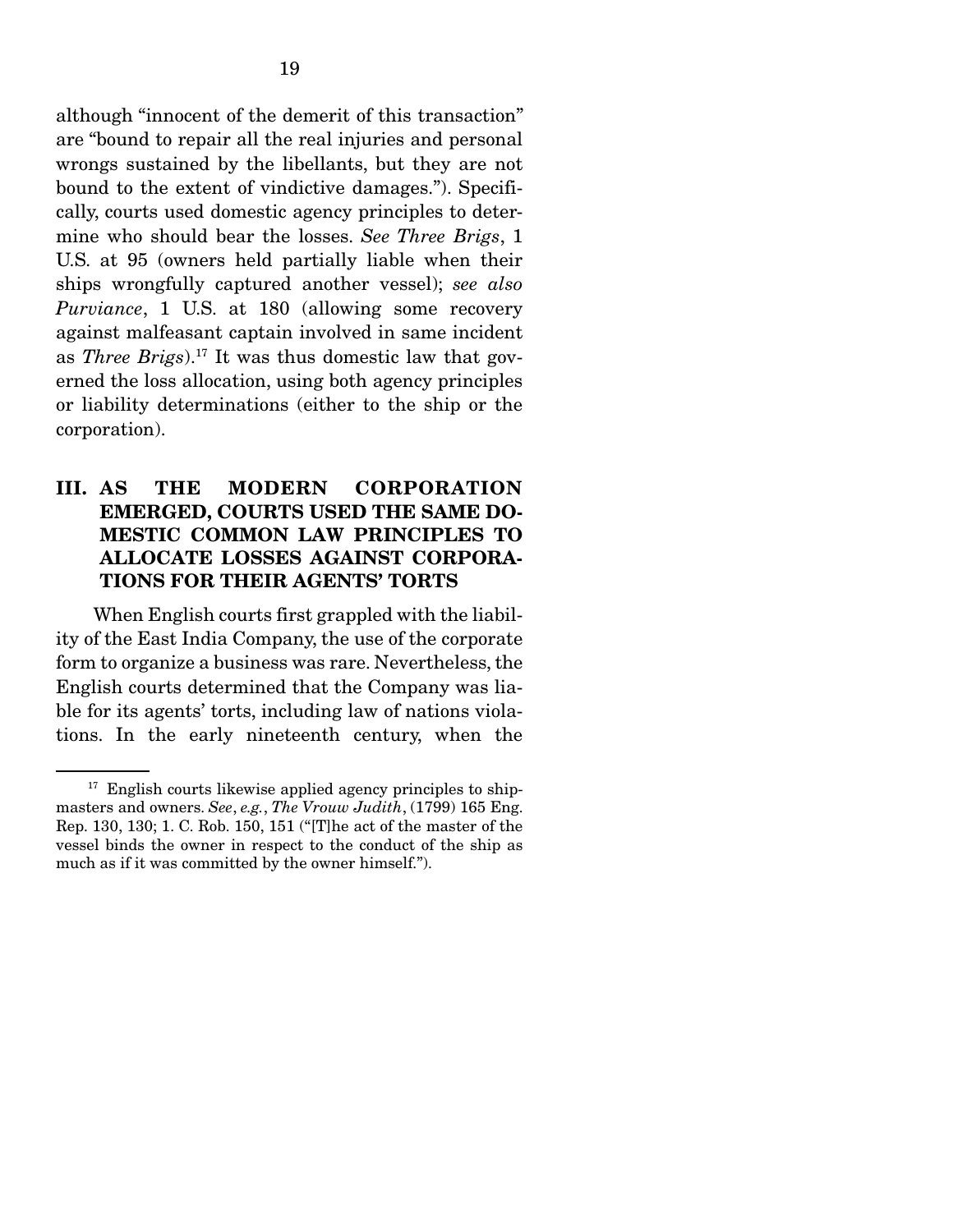modern corporation proliferated, American courts quickly reached the same conclusion. In particular, courts came to understand that a corporate tort was not a corporate action per se, but a way of allocating damages to the corporation for torts committed by its agents. *See* Gary T. Schwartz, *The Character of Early American Tort Law*, 36 UCLA L. Rev. 641, 649-51 (1989). Shortly after the adoption of the ATS, corporate liability had already become commonplace based on these domestic agency principles.

### A. As Private Business Corporations Emerged in America, Courts Allocated Losses to Corporations for Actions of Corporate Agents

 Business corporations were rare when the First Congress adopted the ATS. "The archetypal American corporation of the eighteenth century is the municipality, a public body charged with carrying out public functions." Morton J. Horwitz, *The Transformation of American Law 1780-1860* 112 (1977); *see also*  Schwartz, at 648. By 1780, "colonial legislatures had conferred charters on only seven business corporations, and a decade later that number had increased to but forty." Horwitz, *supra*, at 112; *see also* Simeon Eben Baldwin, *History of the Law of Private Corporations in the Colonies and States*, *in* 3 *Select Essays in Anglo-American Legal History* 236, 250 (1909).

 Founding-era jurists regarded the corporation "as an artificial and suspicious statutory entity." Schwartz,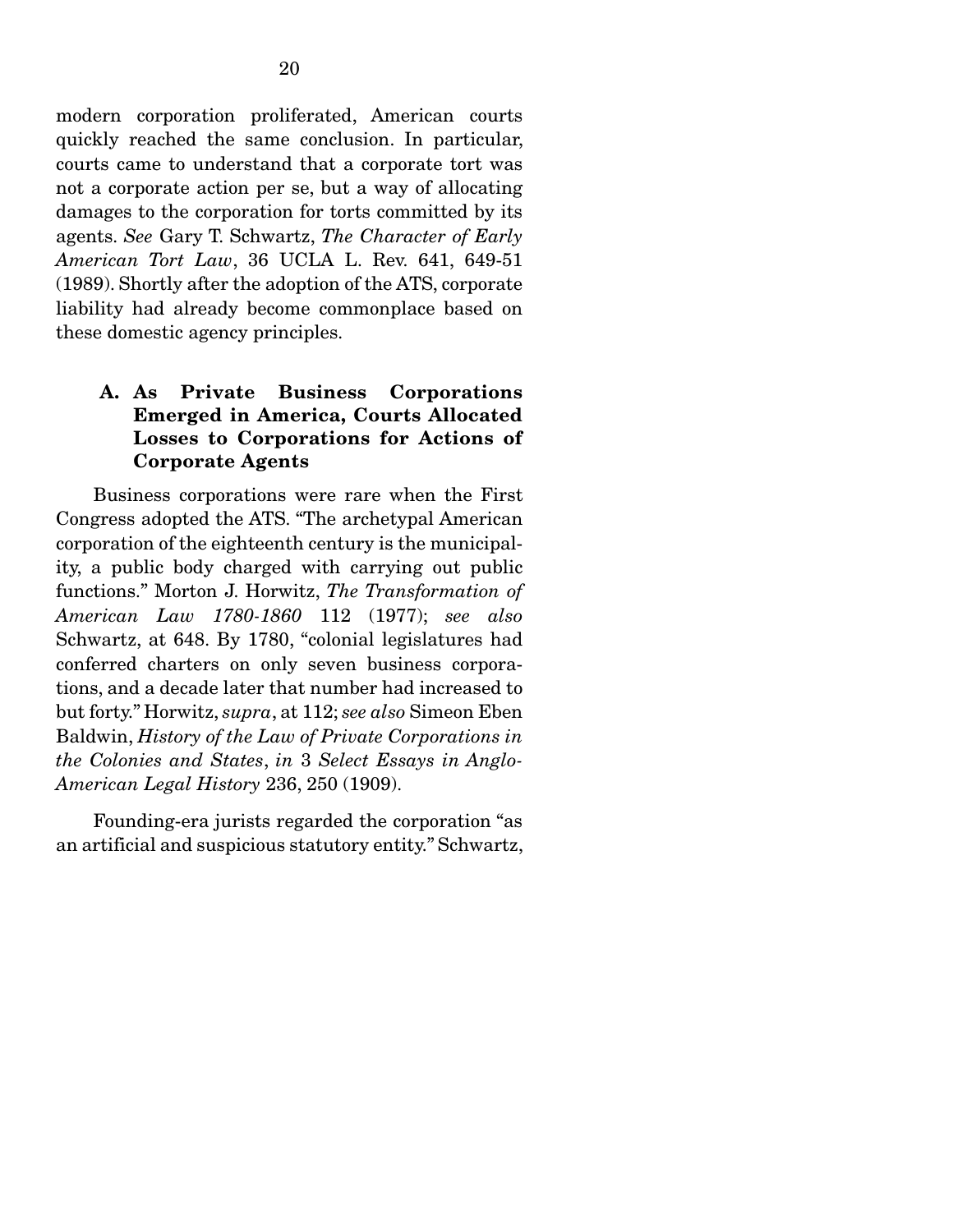at 649. Eighteenth-century American courts sought to cabin corporate power by limiting corporate rights and duties to those enumerated in their charters.18 As American corporations proliferated and pursued more modern functions, domestic common law recognized the changes and adapted.19 *Id.* at 650. American courts quickly applied principles such as agency and loss allocation that had previously resulted in liability against analogous entities. In particular, courts held that the profit-making engaged in by the modern entities could give rise to torts committed by company agents. In this sense, these entities resembled the English chartered corporations. *See supra* Section II.A. Likewise, as corporations became increasingly important to trade and commerce, courts applied loss allocation principles against the enterprise to provide a meaningful remedy to injured parties.

<sup>18</sup> Many eighteenth-century jurists believed a corporation could only authorize conduct permitted by its charter. Since a corporation's charter would not authorize tortious conduct, torts were frolics, and the remedy lay against the "tortious employee." Schwartz, at 649. Blackstone's statement that a corporation could not "sue and be sued" for "personal injuries" exemplified this instrumentalized conception of the corporation, typified by narrowly chartered public corporations. William Blackstone, 1 *Commentaries on the Laws of England* \*475-76 [1753] (G. Sharswood ed., 1893). Corporate tort liability existed of course. *See supra* Section II. This liability derived from Blackstone's agency and contract principles, not from Blackstone's primitive conception of corporations.

 $19$  The Founders knew the evolution of common-law tort principles and expected the law to develop over time, including in the context of entity liability and loss allocation.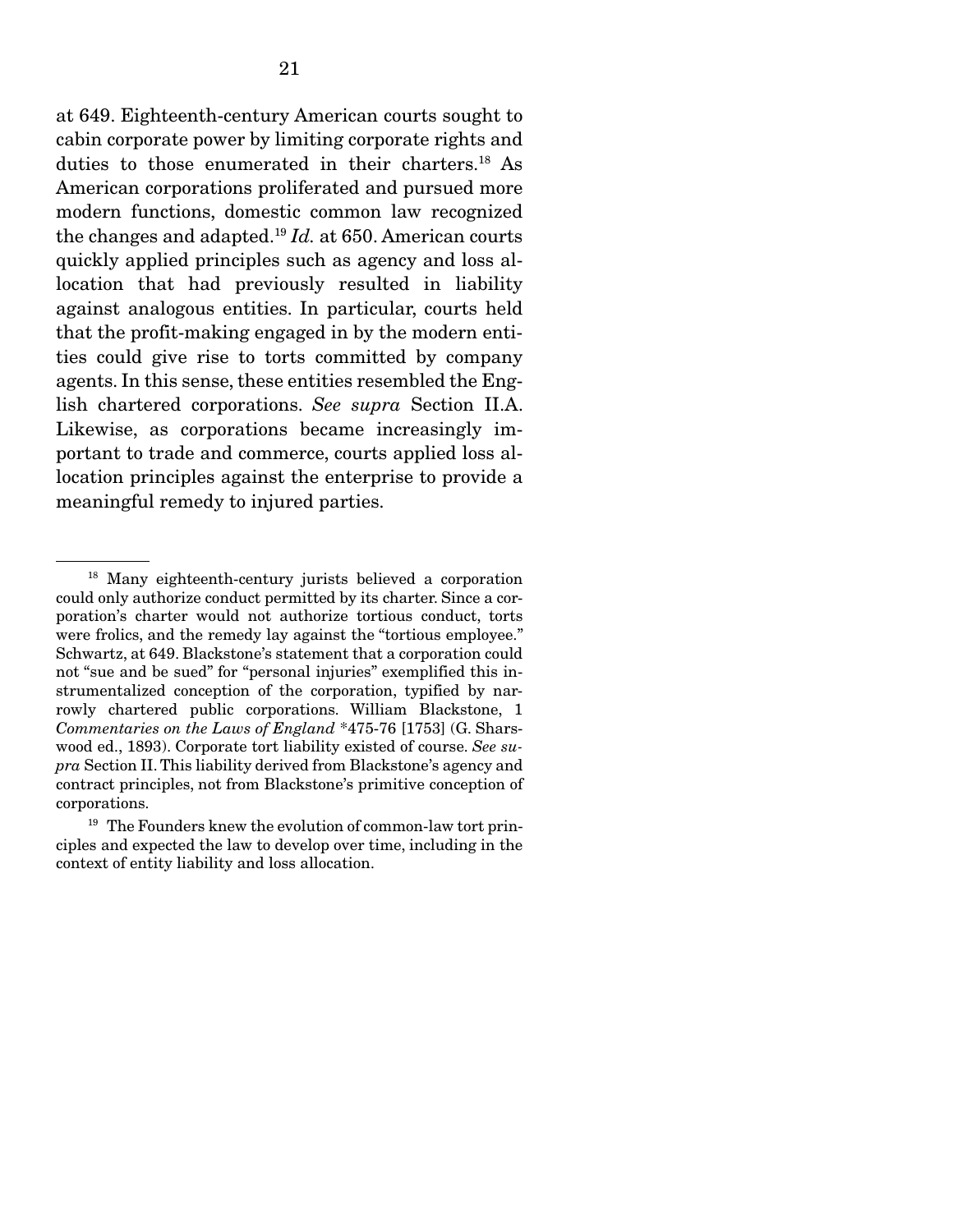By the early nineteenth century, the evolution in American treatment of corporations was complete. Courts had severed corporate liability from earlier formalistic preconditions, and dismissed the fiction that all torts were frolics. *See Riddle v. Proprietors of Merrimack River Locks & Canals*, 7 Mass. (7 Tyng) 169, 178, 185 (1810) (corporation may be liable for damages or amercement as "some actions of trespass might, at common law, be maintained against aggregate corporations"); *Chestnut Hill & Springhouse Tpk. Co. v. Rutter*, 4 Serg. & Rawle 6, 12-13 (1818) (stating masterservant relationship may create corporate liability). Courts recognized that losses for torts attributable to the corporation should be allocated against the corporation's funds, which distinguished the modern business corporation from its historical predecessor (which often lacked such funds). *See*, *e.g.*, *Adams v. Wiscasset Bank*, 1 Me. 361, 364 (1821) (losses assessed against bank's corporate fund); *Smith v. Bank of Washington*, 5 Serg. & Rawle 318, 319-20 (1819) (corporate form means bank's "responsibility is limited to its own funds"); *Riddle*, 7 Mass. at 187-88.

#### B. Corporate Liability Is Not a Norm of Conduct but a Method of Allocating Losses to Corporate Principals for Agents' Torts

 Concomitant with the establishment of the modern business corporation, courts began regularly assessing damages against corporations for employees'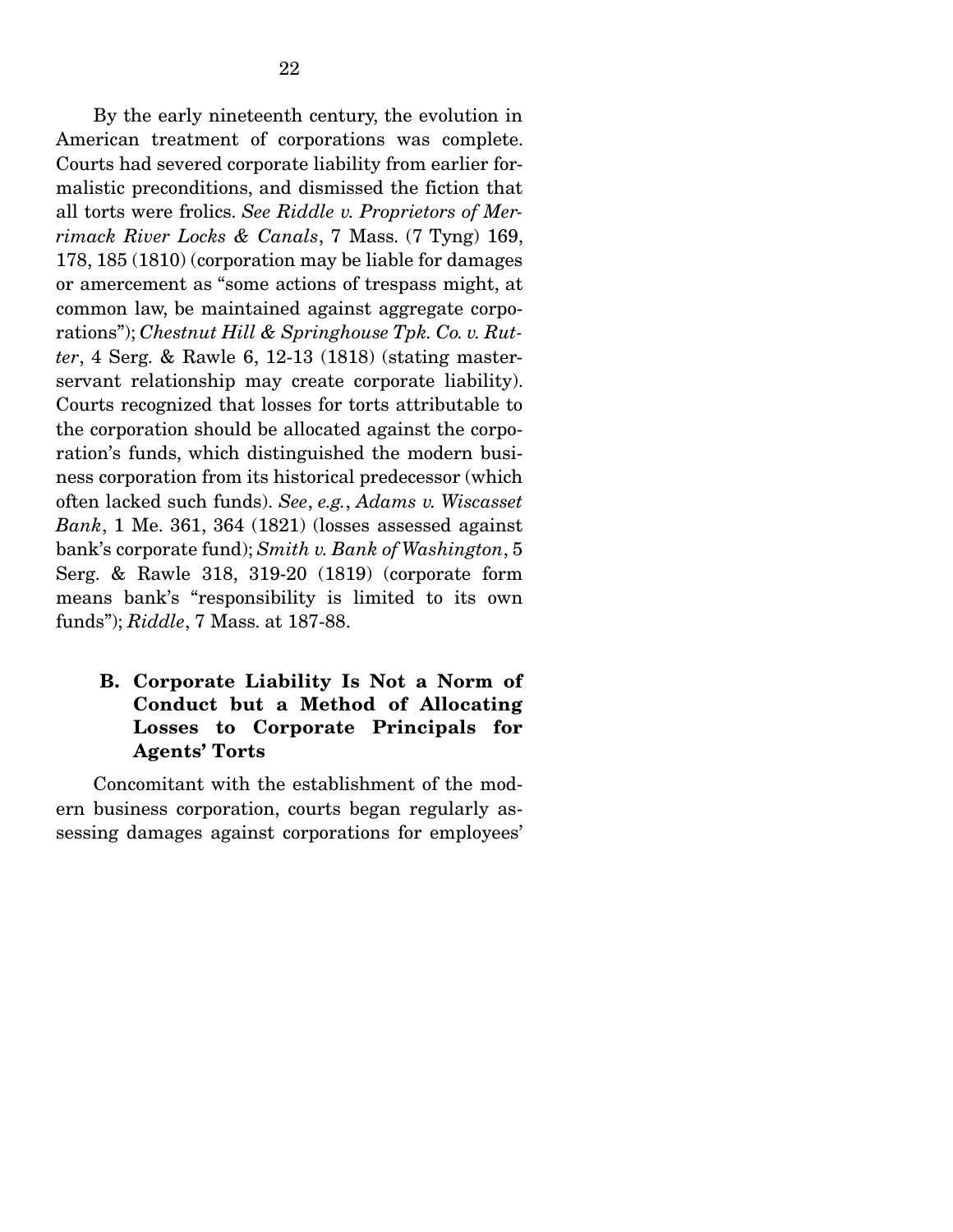torts. *See Chestnut Hill*, 4 Serg. & Rawle at 12. Corporate liability was not considered conduct, but rather a means of allocating losses to corporate principals for agents' torts. *Prosser & Keeton* § 69, at 500 ("The losses caused by the torts of employees, which . . . are sure to occur in the conduct of the employer's enterprise, are placed upon the enterprise itself, as a required cost of doing business."); *see* Young B. Smith, *Frolic and Detour IV*, 23 Colum. L. Rev. 716, 718 (1923); *cf.* Thomas M. Cooley, *A Treatise on the Law of Torts*, *or the Wrongs which Arise* 67-68 (John Lewis ed., 1907) (rule "well settled" that corporations are liable for agents' torts).

 The 1818 *Chestnut Hill* case explicitly rejected the idea that corporations were somehow uniquely exempt from liability for their agents' torts. 4 Serg. & Rawle at 6. Instead, the court considered it axiomatic that the corporation was liable for its servants' trespass because "[t]he rule between corporations and their servants, is substantially the same," as between natural persons and their servants. *Id.* at 11; *see* Joseph K. Angell & Samuel Ames, *Treatise on the Law of Private Corporations Aggregate* § 328 (4th ed. 1840); *cf. Bank of Columbia v. Patterson's Adm'r*, 11 U.S. 299, 305 (1813) ("acts" of corporate agent "within the scope of his authority, would be binding on the corporation").

 Courts did not limit tort liability to acts authorized by the corporation's charter because a "master is responsible for the [illegal] acts of the servant, not because he has given him an authority to do an illegal act, but from the relation subsisting between them."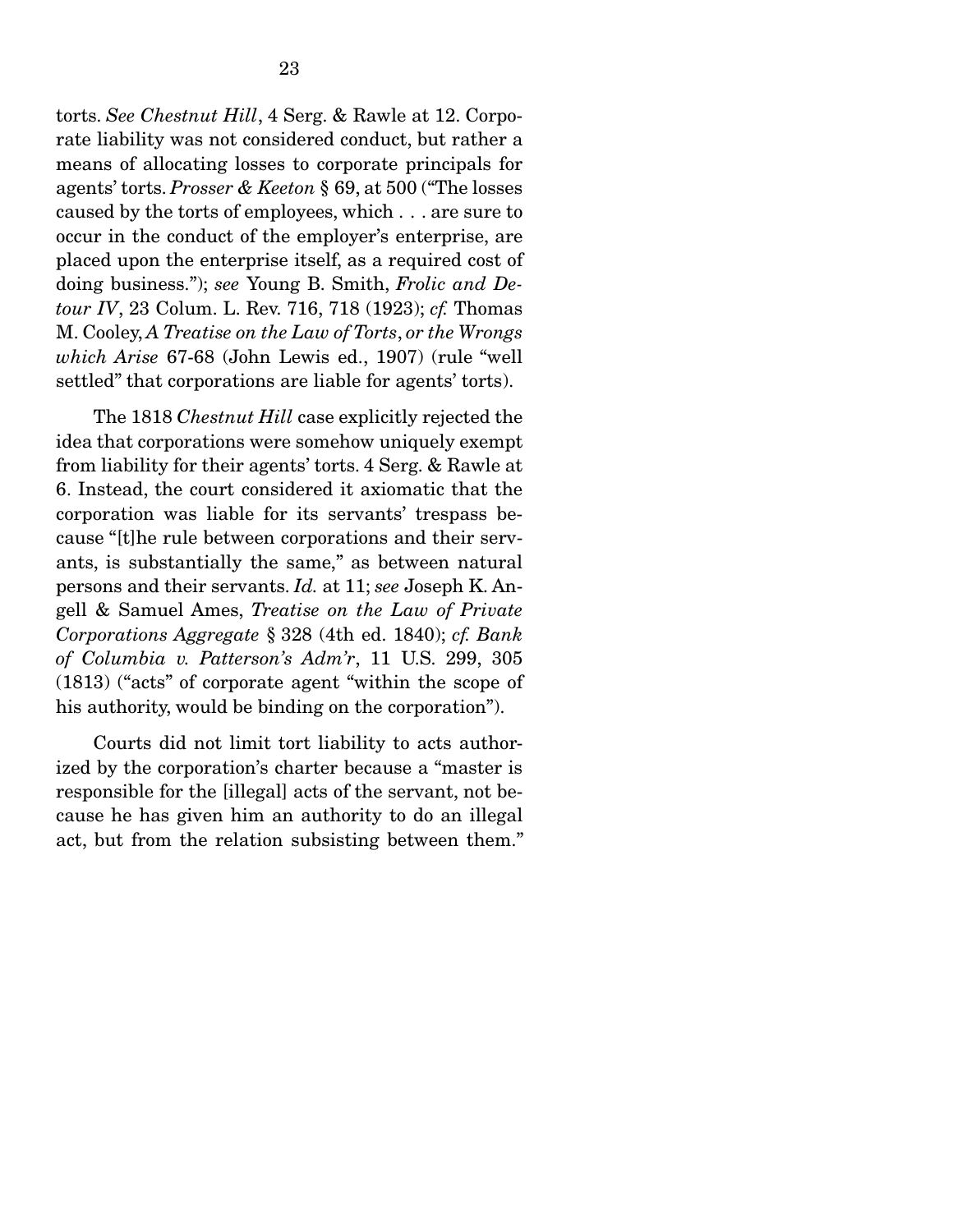*Chestnut Hill*, 4 Serg. & Rawle at 12; *see*, *e.g.*, *Townsend v. Susquehanna Tpk. Rd. Co.*, 6 Johns. 90, 90 (N.Y. Sup. Ct. 1810) (corporation liable for servant's negligence); *Wilson v. Rockland Mfg. Co.*, 2 Del. 67, 67 (Del. Super. Ct. 1836) (same); *Moore v. Fitchburg R.R. Corp.*, 70 Mass. (4 Gray) 465, 465 (1855) (same); James Grant, *A Practical Treatise on the Law of Corporations in General* 278 (1850); Francis Hilliard, 2 *The Law of Torts or Private Wrongs* 474-75 (1859).

*Chestnut Hill* also exemplifies loss allocation principle. The court decried the "mischievous" consequences of demanding plaintiffs seek remedy from "laborers who have no property to answer the damages." 4 Serg. & Rawle at 17; *see also* Schwartz, *supra*, at 650 (*Chestnut Hill* part of movement to "modernize the rules of corporate liability" and to allocate losses to corporate principals). Like their precursor juridical entities, modern corporations thus became liable for their agents' torts without regard to the source of the substantive norm of conduct. And, as in the eighteenth century equivalent cases, nineteenth century corporate tort liability did not exclude liability for agents' torts in violation of the law of nations.

#### **CONCLUSION**

--------------------------------- ---------------------------------

 History – in both American and English courts – indicates that courts can render tort judgments against corporations for violations of the law of nations, using domestic law to allocate losses for injuries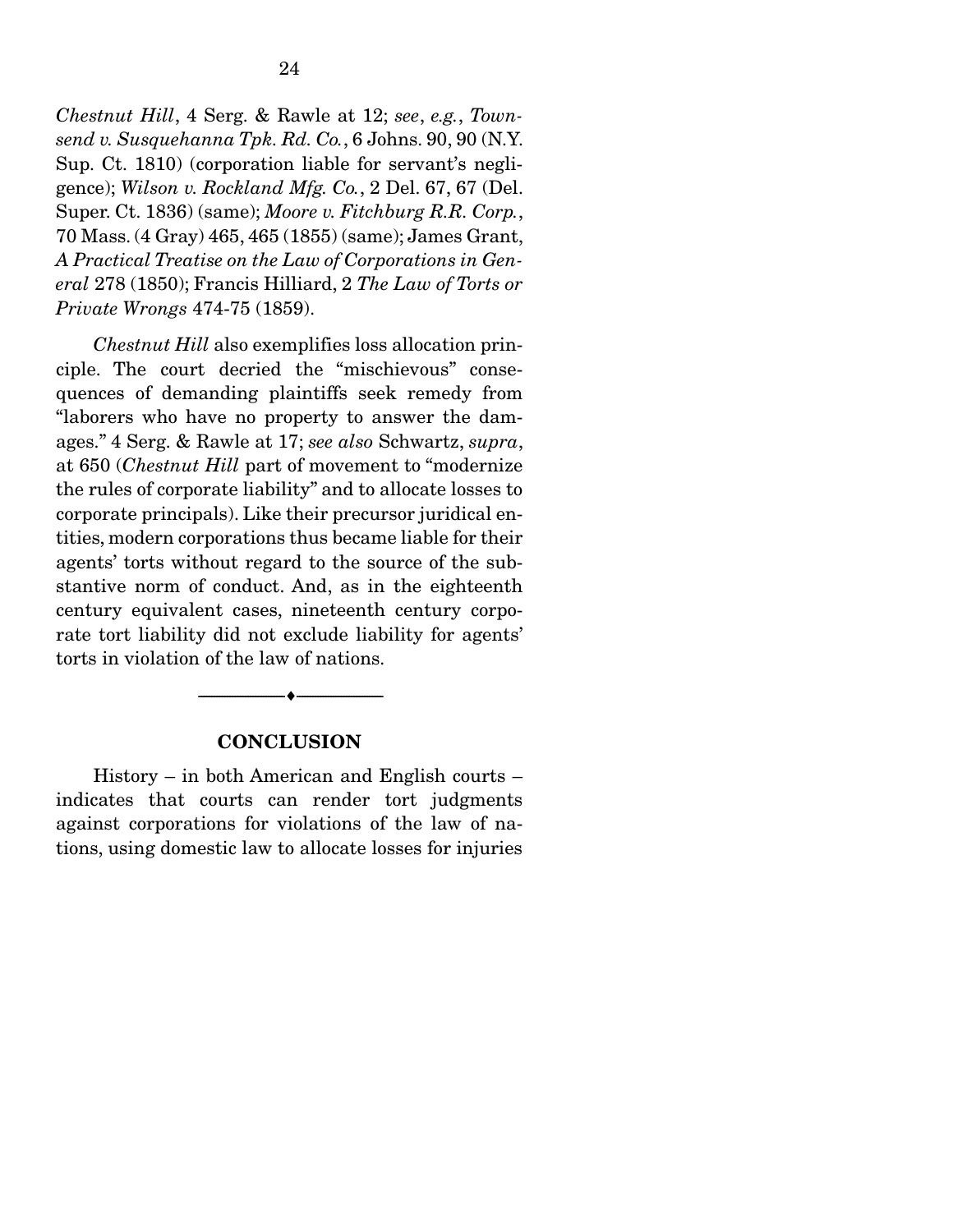committed by corporate agents. Incorporation has never shielded juridical entities from liability. *Amici* thus respectfully urge this Court to grant Petitioners' writ of certiorari to overturn the Second Circuit's ruling to the contrary.

Respectfully submitted,

TYLER R. GIANNINI SUSAN H. FARBSTEIN INTERNATIONAL HUMAN RIGHTS CLINIC HARVARD LAW SCHOOL 6 Everett Street, 3rd Floor Cambridge, MA 02138 (617) 495-9263 giannini@law.harvard.edu sfarbstein@law.harvard.edu

SARAH P. ALEXANDER TIM MCCORMACK 4 Embarcadero Center, 14th Floor San Francisco, CA 94111 (415) 766-3564 spalexander@constantinecannon.com

*Attorneys for Amici Curiae*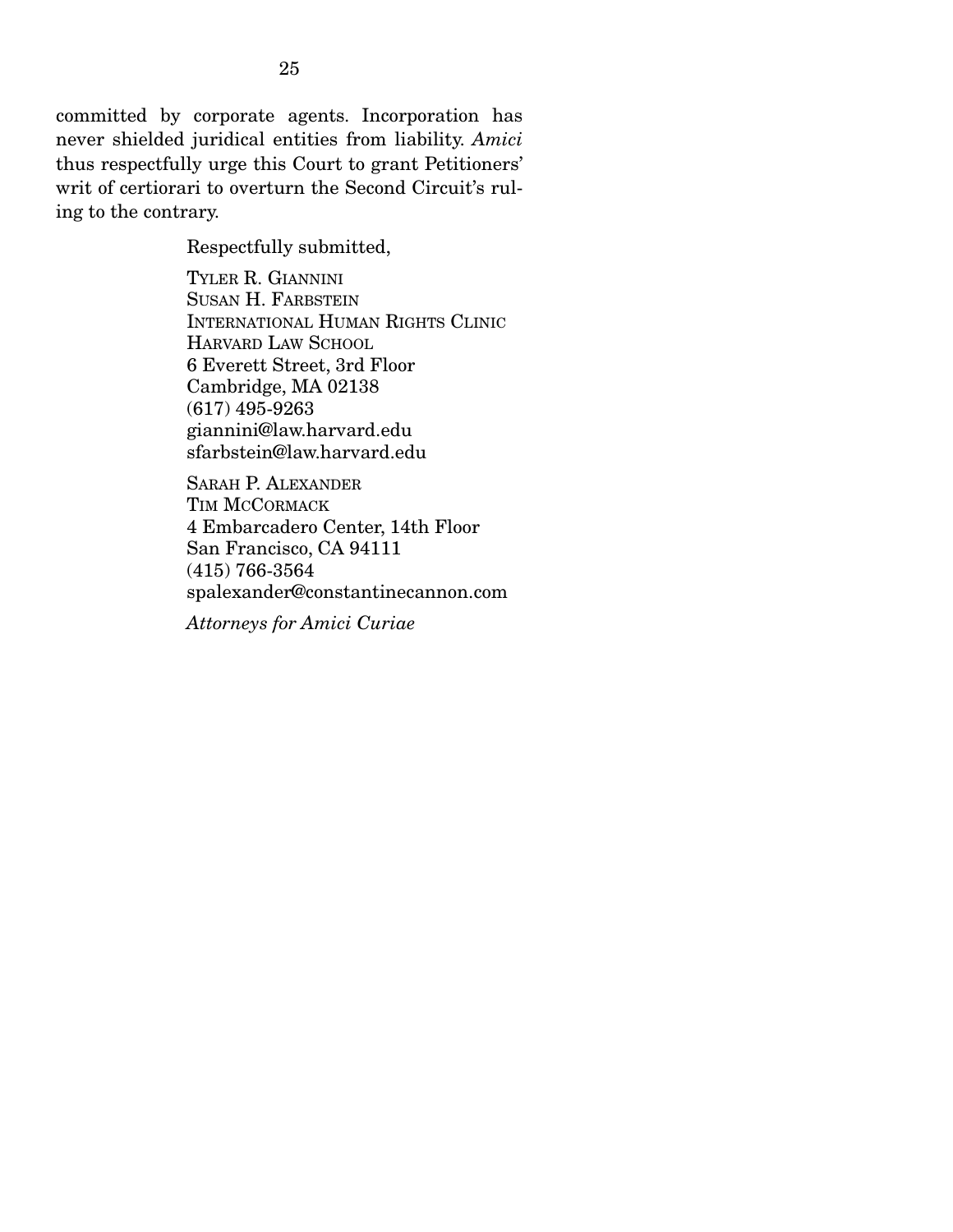### APPENDIX A

## LIST OF *AMICI CURIAE*\*

#### William R. Casto

Paul Whitfield Horn University Professor Texas Tech University School of Law

#### Martin S. Flaherty

Leitner Family Professor of International Human Rights Fordham Law School

#### Stanley N. Katz

Lecturer with Rank of Professor in Public and International Affairs Woodrow Wilson School of Public and International Affairs Princeton University

#### Samuel Moyn

Jeremiah Smith, Jr. Professor of Law, Professor of History Harvard Law School

#### Anne-Marie Slaughter

Bert G. Kerstetter '66 University Professor of Politics and International Affairs Woodrow Wilson School of Public and International Affairs Princeton University

\* Affiliations are provided for identification purposes only.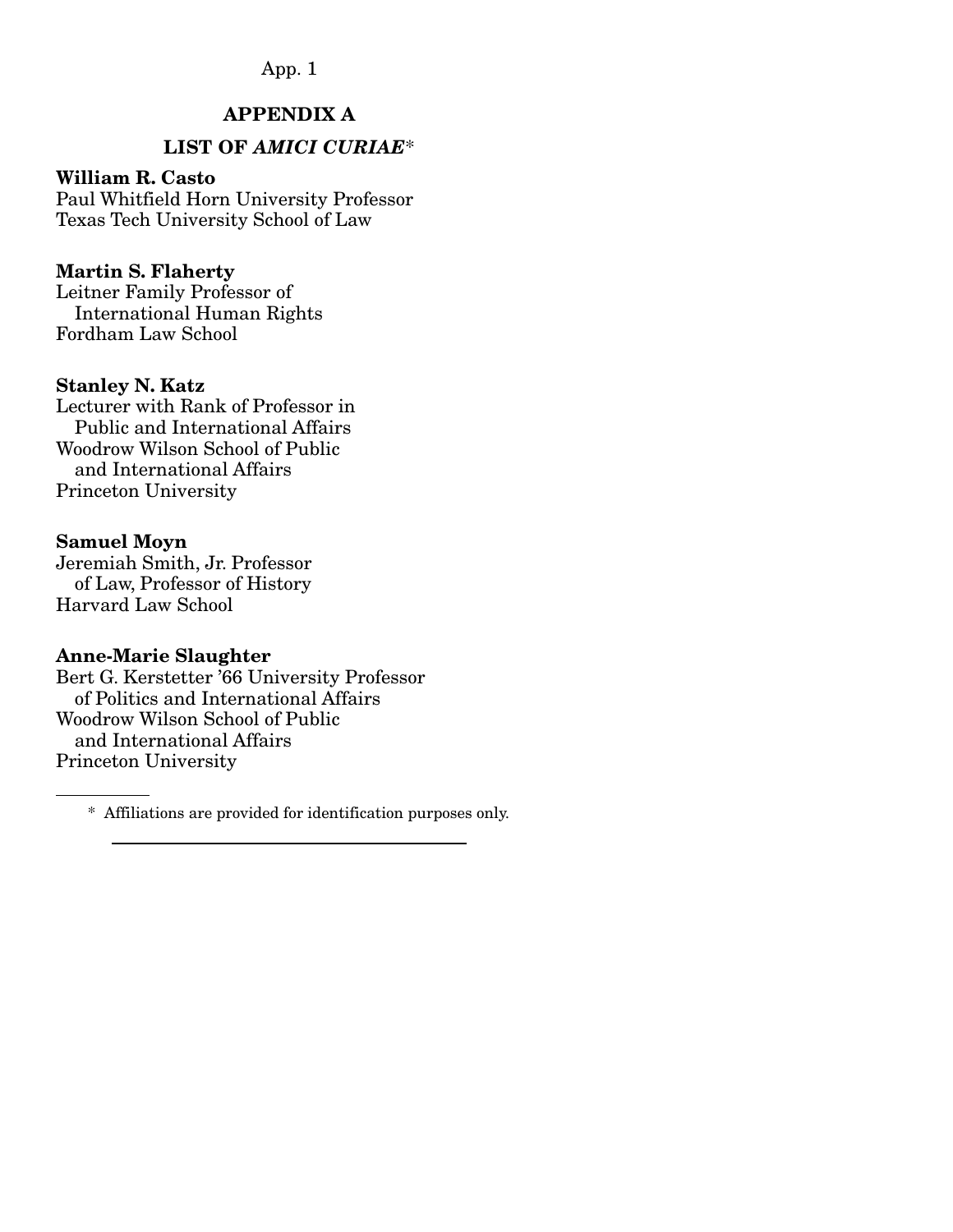#### APPENDIX B

#### DELIBERATIONS OF BRITISH EAST INDIA COMPANY COMMITTEE OF CORRESPONDENCE (N.D. CA. 1776)

These Deliberations relate to the British East India Company's litigation strategy in *Rafael v. Verelst*. The Deliberations are found in Correspondence with the Court of Directors and related papers on lawsuits brought by William Bolt's Armenian agents, Harry Verelst Papers, Eur 218/69, India Office Records, British Library, London, UK. The Committee of Correspondence was the Company's chief operating committee and consisted of the Chairman, Deputy Chairman, and senior directors of the Court (i.e., Board) of Directors. Anthony Farrington, *Guide to the records of the India Office Military Department*, IOR L/MIL & L/WS 1 (1982). The Deliberations follow:

Mr. Verelst finding the Armenians had Petitioned the Court of Drs and threatened Prosecutions. Mr. V- in person applied to the Directors but more particularly to the Committee of Correspondence, & requested their Protection should any Prosecution take place against him. Prosecutions were immediately commenced, and on the repetition of Mr. Verelst request, the Committee of Correspondence consisting of [names not inserted]

consulted with Mr. Sayre their Council [sic], as the measures most prudent to be pursued the result of this advice was that Mr. V- should support the Prosecutions in his own name; for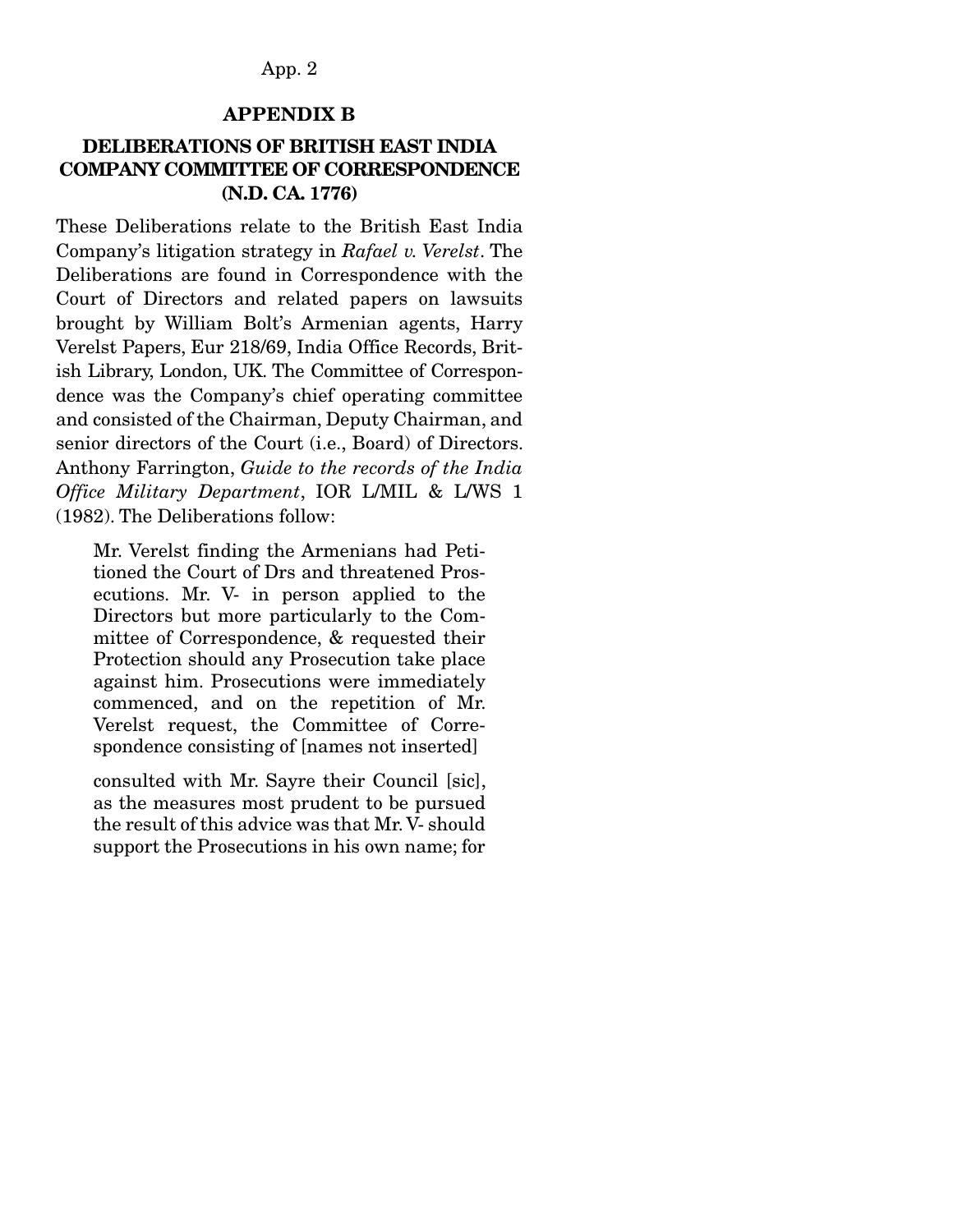this reason that should Damages be given by a Jury, they would be to a less amount against an Individual, than against a Company as a collective body. Mr. V- therefore readily undertook the defence of the Suit under a full confidence from the whole tenor of their conduct & assurances that he should at all times have their firm support & assistance, considering the Cause the Companys & not his own.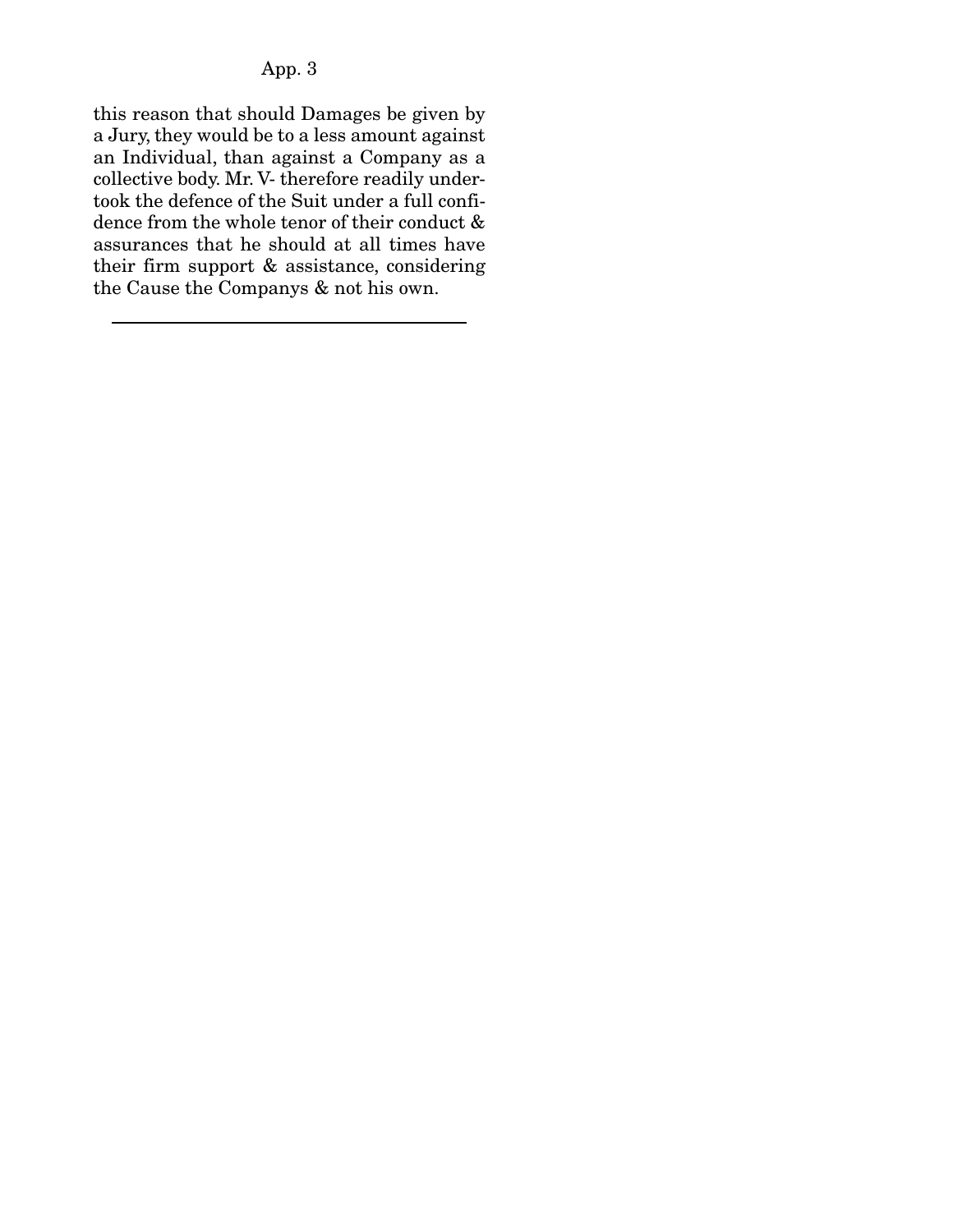#### APPENDIX C

### UPON DEBATE OF THE WHOLE BUSINESS TOUCHING THE BILL OF THE SONS OF GREENHILL AGAINST THE COMPANYE & SIR THOMAS CHAMBER, ATT A COMITTEE FOR LAW SUITES 23 JUNE 1668

This document is from the East India Company: Minutes of the Court of Directors and Court of Proprietors 1599-1858, IOR/B/29, India Office Records, British Library, London, UK. The Committee on Law Suits was one of a number of committees established by the Court of Directors of the East India Company to manage the detailed business of the Court. *See* Martin Moir, *A General Guide to the India Office Records*  (1988).

Att a Comittee for Law Suites 23 June 1668 Present Governor: John Jollife Esq. Sr Andrew Riccard Nicholas Morrice Esq.

Upon Debate of the whole Business touching the Bill of the Sons of Greenhill against the Company & Sir Thomas Chamber. & Mr. Moses was Directed Seriously to consider and advise there-upon, and whether Best for Sir Thomas Chamber to give in his answere Before the Company or after, or that they put in their answeres joyntly togather, and to proceed upon the whole as may be most secure and Advantageous to the Company.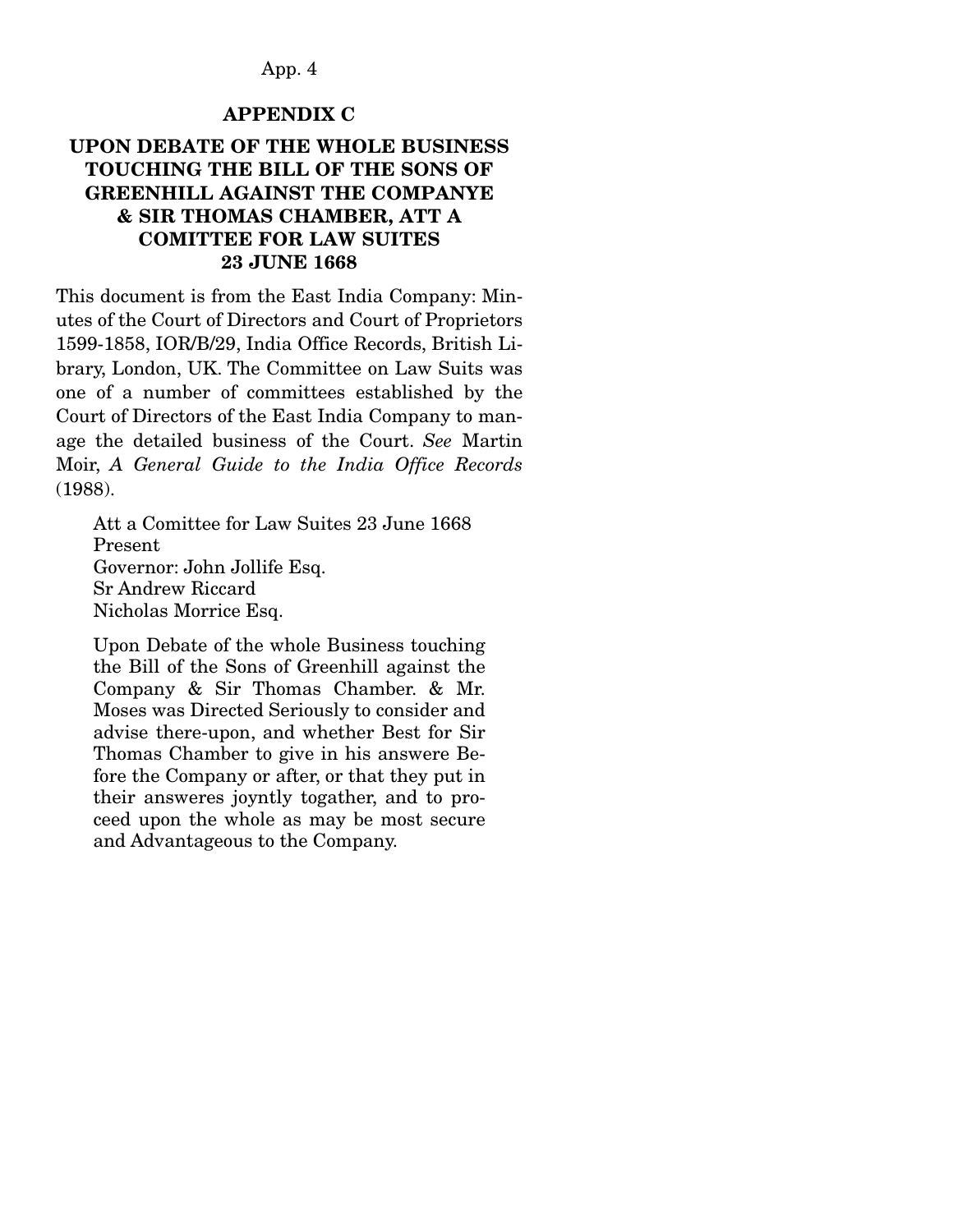The Committee were of opinion that Sir Thomas Chamber doe put in his answer first.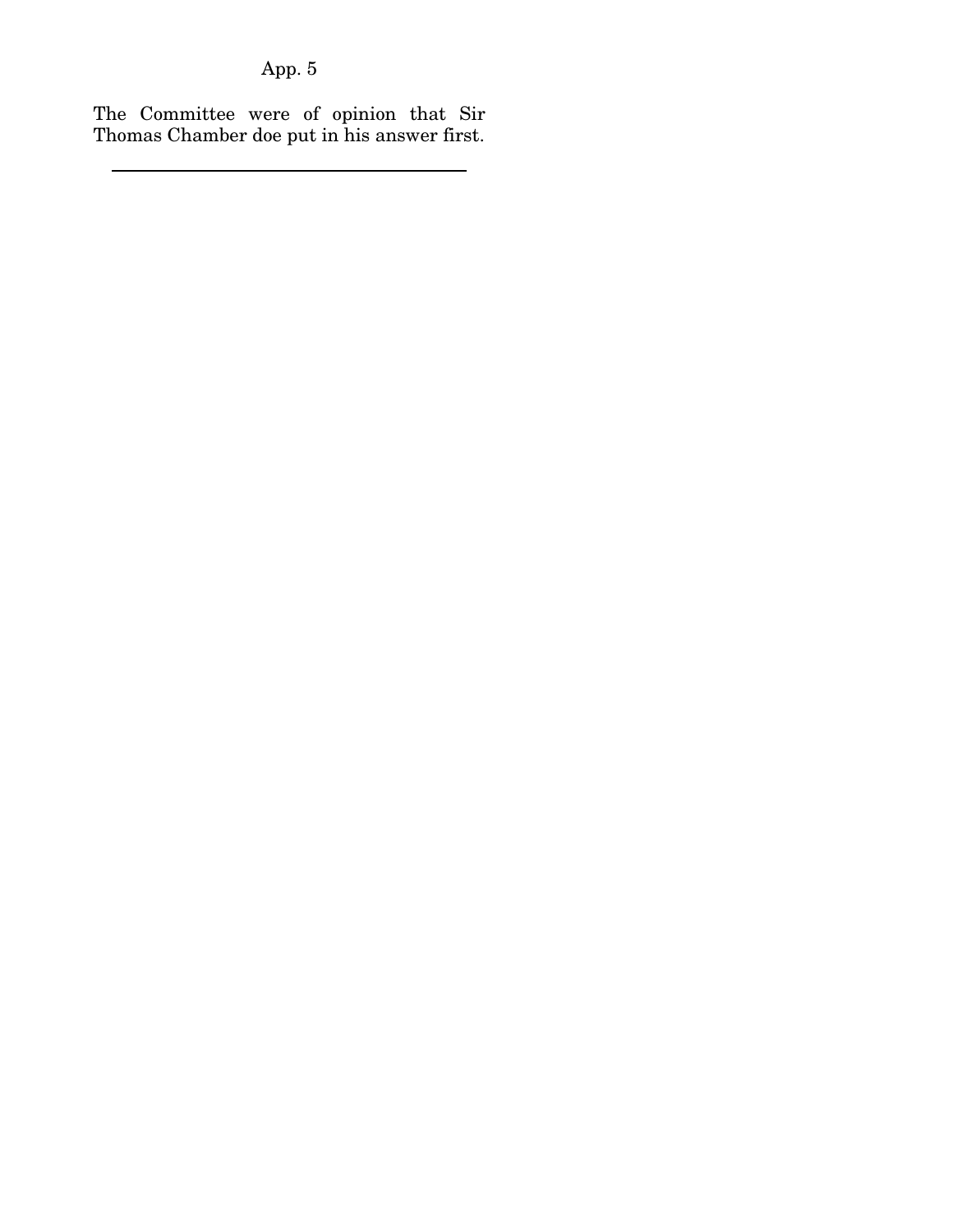#### APPENDIX D

### PAPERS OF HARRY VERELST, EAST INDIA COMPANY SERVANT, BENGAL; GOVERNOR OF BENGAL 1767-69

These documents are found in Correspondence with the Court of Directors and related papers on lawsuits brought by William Bolt's Armenian agents, Harry Verelst Papers, Eur 218/69 ff. 98a-100a, India Office Records, British Library, London, UK.

[Page 1]

To the Honble [sic] the Court of Directors for the Affairs of the United Company of Merchants

of England trading to the East Indies.

The Memorial of Harry Verelst Esq. late President and Governor of Fort William in Benga[l]

#### Gentlemen

 By the Report of the Committee of Correspondence and Law Suits of the 12th June 1776 on the several Memorials presented to you praying an Indemnification against the Armenian Suits – it appears the Committee were of Opinion that I should be supported by the Company and indemnified from the Damages and Costs given against me in the Actions and also the Costs of defending the same.